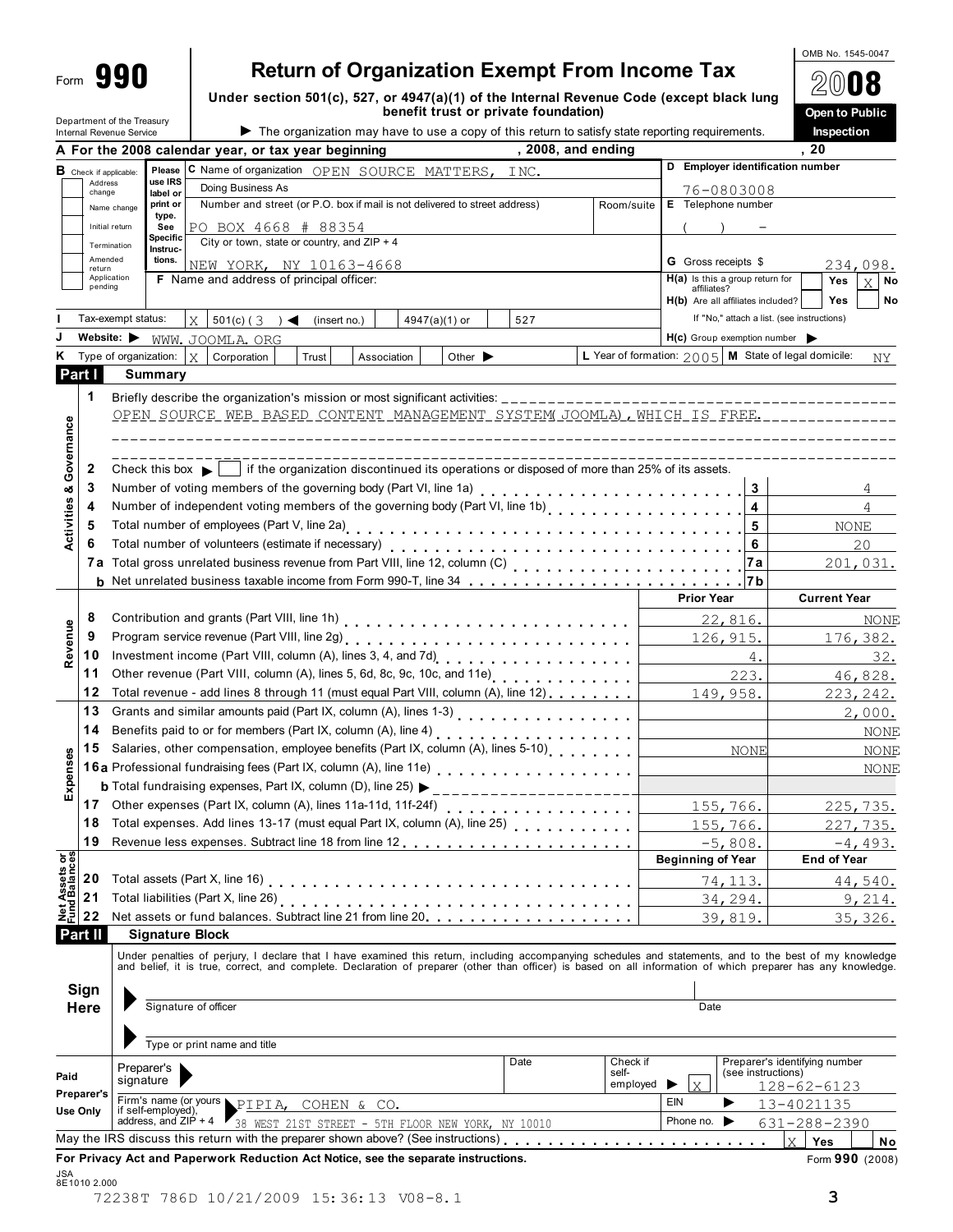| Form 990 (2008) |                                                                  |                                                                                                                                                                                                                                                      | 76-0803008    | Page 2                                  |
|-----------------|------------------------------------------------------------------|------------------------------------------------------------------------------------------------------------------------------------------------------------------------------------------------------------------------------------------------------|---------------|-----------------------------------------|
| Part III        |                                                                  | <b>Statement of Program Service Accomplishments (see instructions)</b>                                                                                                                                                                               |               |                                         |
|                 | 1 Briefly describe the organization's mission:                   |                                                                                                                                                                                                                                                      |               |                                         |
|                 |                                                                  | SEE STATEMENT 1 SEE SANDALISM SEE STATEMENT 1                                                                                                                                                                                                        |               |                                         |
|                 |                                                                  |                                                                                                                                                                                                                                                      |               |                                         |
|                 |                                                                  | 2 Did the organization undertake any significant program services during the year which were not listed on                                                                                                                                           |               | <b>Yes</b><br>$\lfloor x \rfloor$ No    |
|                 | If "Yes" describe these new services on Schedule O.              |                                                                                                                                                                                                                                                      |               |                                         |
|                 |                                                                  | 3 Did the organization cease conducting, or make significant changes in how it conducts, any program                                                                                                                                                 |               | $ \mathsf{Yes}  \mathsf{X} \mathsf{No}$ |
|                 | If "Yes," describe these changes on Schedule O.                  | 4 Describe the exempt purpose achievements for each of the organization's three largest program services by expenses.<br>Section 501(c)(3) and 501(c)(4) organizations and section 4947(a)(1) trusts are required to report the amount of grants and |               |                                         |
|                 |                                                                  | allocations to others, the total expenses, and revenue, if any, for each program service reported.                                                                                                                                                   |               |                                         |
|                 |                                                                  | 4a (Code: 172, 902.) (Expenses \$ 12, 072. including grants of \$ 16, 172, 902.)                                                                                                                                                                     |               |                                         |
|                 |                                                                  | OPEN SOURCE WEB BASED CONTENT MANAGEMENT SYSTEM WHICH IS FREE AND                                                                                                                                                                                    |               |                                         |
|                 | AVAILABLE TO ANYONE.                                             | ,我们也不会有什么。""我们的人,我们也不会有什么?""我们的人,我们也不会有什么?""我们的人,我们也不会有什么?""我们的人,我们也不会有什么?""我们的人                                                                                                                                                                     |               |                                         |
|                 |                                                                  |                                                                                                                                                                                                                                                      |               |                                         |
|                 |                                                                  |                                                                                                                                                                                                                                                      |               |                                         |
|                 |                                                                  |                                                                                                                                                                                                                                                      |               |                                         |
|                 |                                                                  |                                                                                                                                                                                                                                                      |               |                                         |
|                 |                                                                  |                                                                                                                                                                                                                                                      |               |                                         |
|                 |                                                                  |                                                                                                                                                                                                                                                      |               |                                         |
|                 |                                                                  |                                                                                                                                                                                                                                                      |               |                                         |
|                 |                                                                  | 4b (Code: ) (Expenses \$ including grants of \$ ) (Revenue \$ )                                                                                                                                                                                      |               |                                         |
|                 |                                                                  |                                                                                                                                                                                                                                                      |               |                                         |
|                 |                                                                  |                                                                                                                                                                                                                                                      |               |                                         |
|                 |                                                                  |                                                                                                                                                                                                                                                      |               |                                         |
|                 |                                                                  |                                                                                                                                                                                                                                                      |               |                                         |
|                 |                                                                  |                                                                                                                                                                                                                                                      |               |                                         |
|                 |                                                                  |                                                                                                                                                                                                                                                      |               |                                         |
|                 |                                                                  |                                                                                                                                                                                                                                                      |               |                                         |
|                 |                                                                  |                                                                                                                                                                                                                                                      |               |                                         |
|                 |                                                                  |                                                                                                                                                                                                                                                      |               |                                         |
|                 | 4c (Code: ) (Expenses \$                                         | including grants of \$                                                                                                                                                                                                                               | ) (Revenue \$ |                                         |
|                 |                                                                  |                                                                                                                                                                                                                                                      |               |                                         |
|                 |                                                                  |                                                                                                                                                                                                                                                      |               |                                         |
|                 |                                                                  |                                                                                                                                                                                                                                                      |               |                                         |
|                 |                                                                  |                                                                                                                                                                                                                                                      |               |                                         |
|                 |                                                                  |                                                                                                                                                                                                                                                      |               |                                         |
|                 |                                                                  |                                                                                                                                                                                                                                                      |               |                                         |
|                 |                                                                  |                                                                                                                                                                                                                                                      |               |                                         |
|                 |                                                                  |                                                                                                                                                                                                                                                      |               |                                         |
|                 | 4d Other program services. (Describe in Schedule O.)             |                                                                                                                                                                                                                                                      |               |                                         |
| (Expenses \$    | including grants of \$<br>4e Total program service expenses > \$ | ) (Revenue \$<br>21, 072. (Must equal Part IX, Line 25, column (B).)                                                                                                                                                                                 |               |                                         |
| 8E1020 1.000    |                                                                  |                                                                                                                                                                                                                                                      |               | Form 990 (2008)                         |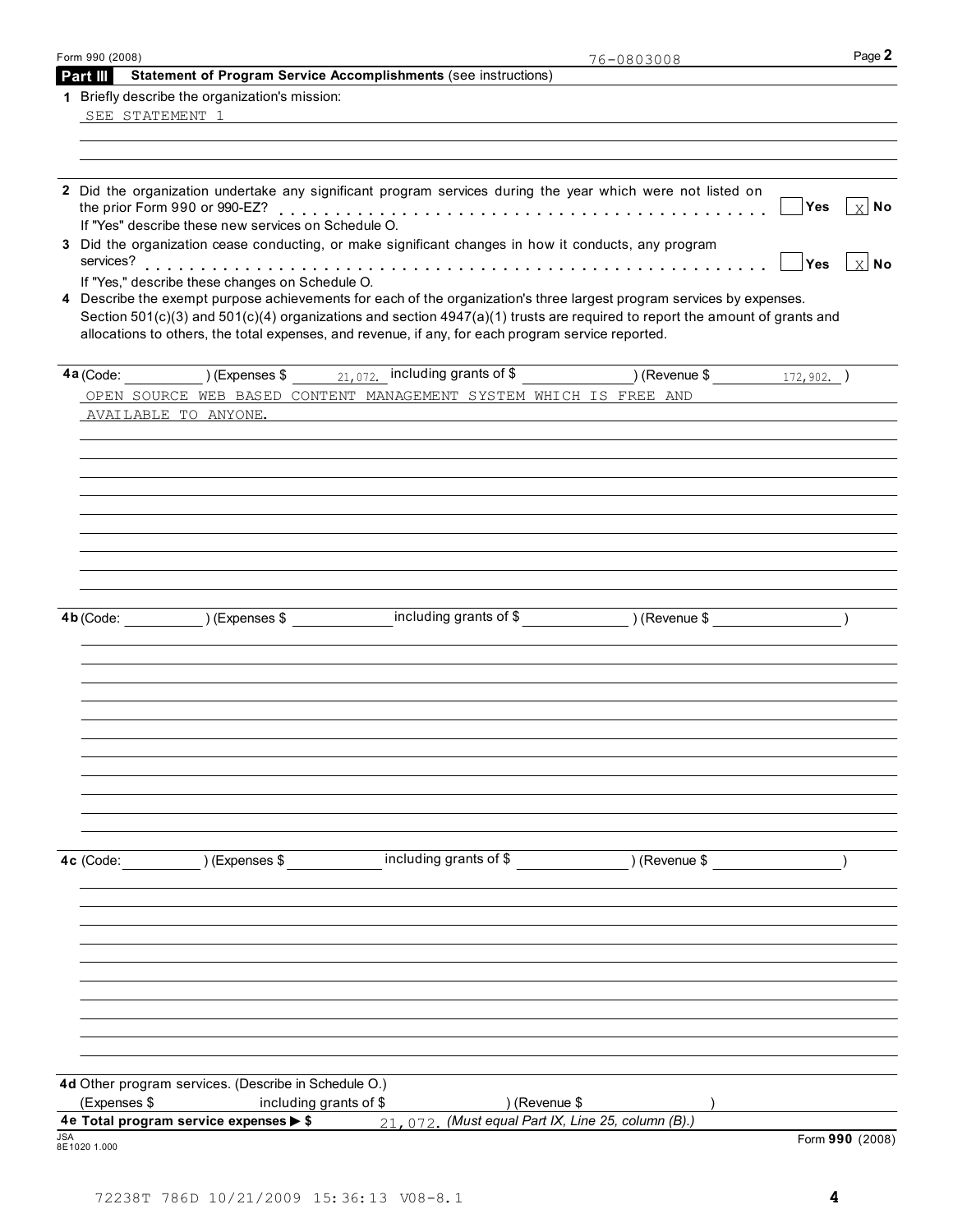|                | Form 990 (2008)<br>76-0803008                                                                                                |                 |     | Page $3$ |
|----------------|------------------------------------------------------------------------------------------------------------------------------|-----------------|-----|----------|
| <b>Part IV</b> | <b>Checklist of Required Schedules</b>                                                                                       |                 |     |          |
| 1              | Is the organization described in section $501(c)(3)$ or $4947(a)(1)$ (other than a private foundation)? If "Yes,"            |                 | Yes | No       |
|                | complete Schedule A                                                                                                          | 1               | Χ   |          |
| 2              | complete Schedule A<br>Is the organization required to complete Schedule B, Schedule of Contributors?                        | $\mathbf{2}$    |     | X        |
| 3              | Did the organization engage in direct or indirect political campaign activities on behalf of or in opposition to             |                 |     |          |
|                | candidates for public office? If "Yes," complete Schedule C, Part I                                                          | 3               |     | X        |
| 4              | Section 501(c)(3) organizations. Did the organization engage in lobbying activities? If "Yes," complete                      |                 |     |          |
|                | Schedule C, Part II                                                                                                          | 4               |     | X        |
| 5              | Sections 501(c)(4), 501(c)(5), and 501(c)(6) organizations. Is the organization subject to the section 6033(e)               |                 |     |          |
|                | notice and reporting requirement and proxy tax? If "Yes," complete Schedule C, Part III                                      | 5               |     |          |
| 6              | Did the organization maintain any donor advised funds or any accounts where donors have the right to                         |                 |     |          |
|                | provide advice on the distribution or investment of amounts in such funds or accounts? If "Yes," complete                    |                 |     |          |
|                | Schedule D, Part I                                                                                                           | 6               |     | X        |
| 7              | Did the organization receive or hold a conservation easement, including easements to preserve open space,                    |                 |     |          |
|                | the environment, historic land areas, or historic structures? If "Yes," complete Schedule D, Part II                         | $\overline{7}$  |     | X        |
| 8              | Did the organization maintain collections of works of art, historical treasures, or other similar assets? If "Yes,"          |                 |     |          |
|                | complete Schedule D, Part III                                                                                                | 8               |     | X        |
| 9              | Did the organization report an amount in Part X, line 21; serve as a custodian for amounts not listed in Part                |                 |     |          |
|                | X; or provide credit counseling, debt management, credit repair, or debt negotiation services? If "Yes,"                     |                 |     |          |
|                | complete Schedule D, Part IV                                                                                                 | 9               |     | X        |
| 10             | Did the organization hold assets in term, permanent, or quasi-endowments? If "Yes," complete Schedule D, Part V              | 10              |     | X        |
| 11             | Did the organization report an amount in Part X, lines 10, 12, 13, 15, or 25? If "Yes," complete Schedule D,                 |                 |     |          |
|                | Parts VI, VII, VIII, IX, or X as applicable                                                                                  | 11              | Χ   |          |
| 12             | Did the organization receive an audited financial statement for the year for which it is completing this return              |                 |     |          |
|                | that was prepared in accordance with GAAP? If "Yes," complete Schedule D, Parts XI, XII, and XIII [11] [11] [1               | 12              |     | X        |
| 13             | Is the organization a school described in section 170(b)(1)(A)(ii)? If "Yes," complete Schedule E                            | 13              |     | $X -$    |
| 14a            | Did the organization maintain an office, employees, or agents outside of the U.S.?                                           | 14a             |     | X        |
| b              | Did the organization have aggregate revenues or expenses of more than \$10,000 from grantmaking, fundraising,                |                 |     |          |
|                |                                                                                                                              | 14b             |     | X        |
| 15             | Did the organization report on Part IX, column (A), line 3, more than \$5,000 of grants or assistance to any                 |                 |     |          |
|                | organization or entity located outside the United States? If "Yes," complete Schedule F, Part II                             | 15              |     | X        |
| 16             | Did the organization report on Part IX, column (A), line 3, more than \$5,000 of aggregate grants or assistance              |                 |     |          |
|                | to individuals located outside the United States? If "Yes," complete Schedule F, Part III                                    | 16              |     | X        |
| 17             | Did the organization report more than \$15,000 on Part IX, column (A), line 11e? If "Yes," complete Schedule G, Part I       | 17              |     | $X -$    |
| 18             | Did the organization report more than \$15,000 total on Part VIII, lines 1c and 8a? If "Yes," complete Schedule G, Part II   | 18              |     | X        |
| 19             | Did the organization report more than \$15,000 on Part VIII, line 9a? If "Yes," complete Schedule G, Part III                | 19              |     | X        |
| 20             | Did the organization operate one or more hospitals? If "Yes," complete Schedule H                                            | 20              |     | X        |
| 21             | Did the organization report more than \$5,000 on Part IX, column (A), line 1? If "Yes," complete Schedule I, Parts I and II  | 21              |     | X        |
| 22             | Did the organization report more than \$5,000 on Part IX, column (A), line 2? If "Yes," complete Schedule I, Parts I and III | 22              |     | X        |
| 23             | Did the organization answer "Yes" to Part VII, Section A, questions 3, 4, or 5,? If "Yes," complete                          |                 |     |          |
|                |                                                                                                                              | 23              |     | X        |
| 24a            | Schedule J<br>Did the organization have a tax-exempt bond issue with an outstanding principal amount of more than            |                 |     |          |
|                | \$100,000 as of the last day of the year, that was issued after December 31, 2002? If "Yes," answer questions                |                 |     |          |
|                |                                                                                                                              | 24a             |     | X        |
| b              | Did the organization invest any proceeds of tax-exempt bonds beyond a temporary period exception?                            | 24 <sub>b</sub> |     |          |
| c              | Did the organization maintain an escrow account other than a refunding escrow at any time during the year                    |                 |     |          |
|                | to defease any tax-exempt bonds?                                                                                             | 24c             |     |          |
| d              | Did the organization act as an "on behalf of" issuer for bonds outstanding at any time during the year?                      | 24d             |     |          |
| 25a            | Section 501(c)(3) and 501(c)(4) organizations. Did the organization engage in an excess benefit transaction                  |                 |     |          |
|                | with a disqualified person during the year? If "Yes," complete Schedule L, Part I                                            | 25a             |     | X        |
| b              | Did the organization become aware that it had engaged in an excess benefit transaction with a disqualified                   |                 |     |          |
|                |                                                                                                                              | 25b             |     | X        |
| 26             | Was a loan to or by a current or former officer, director, trustee, key employee, highly compensated employee, or            |                 |     |          |
|                | disqualified person outstanding as of the end of the organization's tax year? If "Yes," complete Schedule L, Part II         | 26              |     | X        |
| 27             | Did the organization provide a grant or other assistance to an officer, director, trustee, key employee, or                  |                 |     |          |
|                | substantial contributor, or to a person related to such an individual? If "Yes," complete Schedule L, Part III               | 27              |     | Χ        |

JSA<br>8E1021 1.000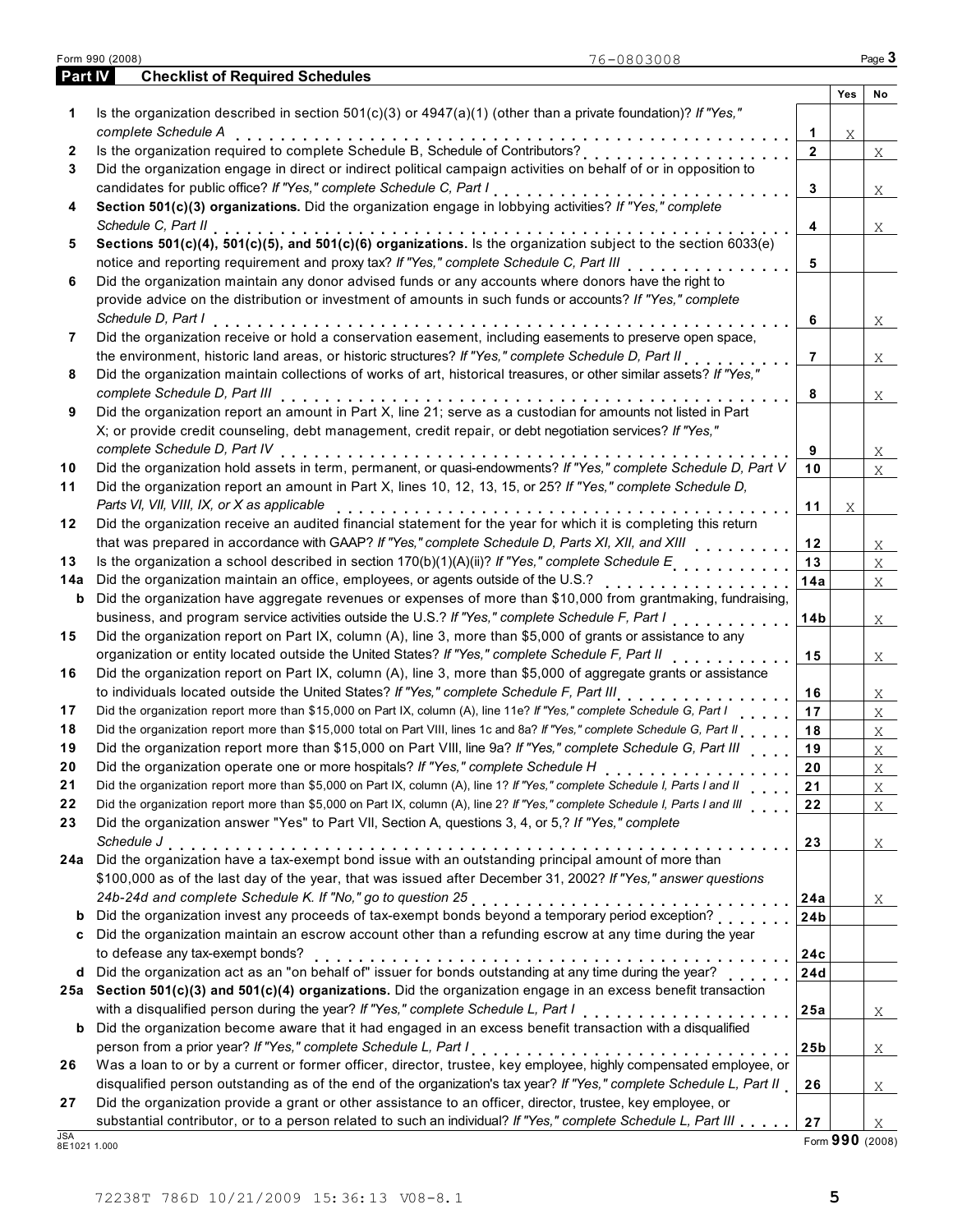|                | Form 990 (2008)<br>76-0803008                                                                                              |     |     | Page 4    |
|----------------|----------------------------------------------------------------------------------------------------------------------------|-----|-----|-----------|
| <b>Part IV</b> | <b>Checklist of Required Schedules (continued)</b>                                                                         |     |     |           |
|                |                                                                                                                            |     | Yes | <b>No</b> |
| 28             | During the tax year, did any person who is a current or former officer, director, trustee, or key employee:                |     |     |           |
| a              | Have a direct business relationship with the organization (other than as an officer, director, trustee, or                 |     |     |           |
|                | employee), or an indirect business relationship through ownership of more than 35% in another entity                       |     |     |           |
|                | (individually or collectively with other person(s) listed in Part VII, Section A)? If "Yes," complete Schedule L,          |     |     |           |
|                |                                                                                                                            | 28a |     | X         |
| b              | Have a family member who had a direct or indirect business relationship with the organization? If "Yes,"                   |     |     |           |
|                |                                                                                                                            | 28b |     | X         |
| C.             | Serve as an officer, director, trustee, key employee, partner, or member of an entity (or a shareholder of a               |     |     |           |
|                | professional corporation) doing business with the organization? If "Yes," complete Schedule L, Part IV                     | 28c |     | X         |
| 29             | Did the organization receive more than \$25,000 in non-cash contributions? If "Yes," complete Schedule M                   | 29  |     | $X -$     |
| 30             | Did the organization receive contributions of art, historical treasures, or other similar assets, or qualified             |     |     |           |
|                |                                                                                                                            | 30  |     | X         |
| 31             | Did the organization liquidate, terminate, or dissolve and cease operations? If "Yes," complete Schedule N,                |     |     |           |
|                |                                                                                                                            | 31  |     | X         |
| 32             | Did the organization sell, exchange, dispose of, or transfer more than 25% of its net assets? If "Yes," complete           |     |     |           |
|                |                                                                                                                            | 32  |     | X         |
| 33             | Did the organization own 100% of an entity disregarded as separate from the organization under Regulations                 |     |     |           |
|                | section 301.7701-2 and 301.7701-3? If "Yes," complete Schedule R, Part $1, \ldots, \ldots, \ldots, \ldots, \ldots, \ldots$ | 33  |     |           |
| 34             | Was the organization related to any tax-exempt or taxable entity? If "Yes," complete Schedule R, Parts II,                 |     |     | X         |
|                |                                                                                                                            | 34  |     |           |
|                | Is any related organization a controlled entity within the meaning of section 512(b)(13)? If "Yes," complete               |     |     | X         |
| 35             |                                                                                                                            |     |     |           |
|                |                                                                                                                            | 35  |     | X         |
| 36             | Section 501(c)(3) organizations. Did the organization make any transfers to an exempt non-charitable related               |     |     |           |
|                |                                                                                                                            | 36  |     | X         |
| 37             | Did the organization conduct more than 5% of its activities through an entity that is not a related organization           |     |     |           |
|                | and that is treated as a partnership for federal income tax purposes? If "Yes," complete Schedule R, Part                  |     |     |           |
|                |                                                                                                                            | 37  |     | X.        |

Form **990** (2008)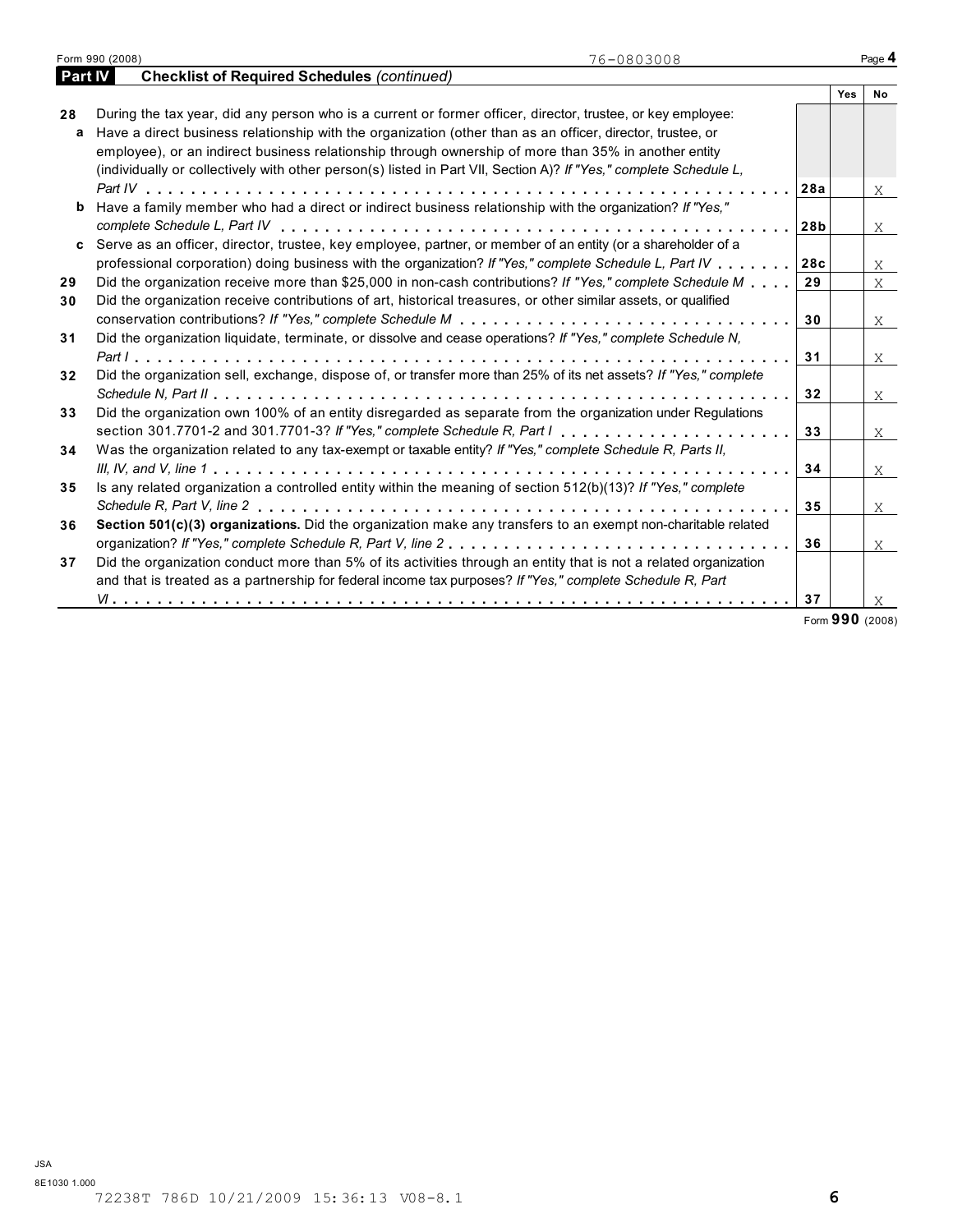|    | Form 990 (2008)<br>76-0803008                                                                                                                                                                                        |                |             | Page 5  |
|----|----------------------------------------------------------------------------------------------------------------------------------------------------------------------------------------------------------------------|----------------|-------------|---------|
|    | <b>Statements Regarding Other IRS Filings and Tax Compliance</b><br>Part V                                                                                                                                           |                |             |         |
|    |                                                                                                                                                                                                                      |                | Yes         | No      |
|    | 1a Enter the number reported in Box 3 of Form 1096, Annual Summary and Transmittal of                                                                                                                                |                |             |         |
|    | <b>NONE</b><br>1a                                                                                                                                                                                                    |                |             |         |
| b  | 1 <sub>b</sub><br><b>NONE</b><br>Enter the number of Forms W-2G included in line 1a. Enter -0- if not applicable                                                                                                     |                |             |         |
| c  | Did the organization comply with backup withholding rules for reportable payments to vendors and reportable                                                                                                          |                |             |         |
|    |                                                                                                                                                                                                                      | 1с             |             |         |
|    | 2a Enter the number of employees reported on Form W-3, Transmittal of Wage and Tax                                                                                                                                   |                |             |         |
|    | Statements, filed for the calendar year ending with or within the year covered by this return $\therefore$ 2a<br>NONE                                                                                                |                |             |         |
|    | <b>b</b> If at least one is reported on line 2a, did the organization file all required federal employment tax returns?                                                                                              | 2 <sub>b</sub> |             |         |
|    | Note: If the sum of lines 1a and 2a is greater than 250, you may be required to e-file this return. (see instructions)                                                                                               |                |             |         |
|    | 3a Did the organization have unrelated business gross income of \$1,000 or more during the year covered by                                                                                                           |                |             |         |
|    | this return? $\ldots$ , $\ldots$ , $\ldots$ , $\ldots$ , $\ldots$ , $\ldots$ , $\ldots$ , $\ldots$ , $\ldots$                                                                                                        | 3a             | X           |         |
|    | <b>b</b> If "Yes," has it filed a Form 990-T for this year? If "No," provide an explanation in Schedule O                                                                                                            | 3 <sub>b</sub> | $\mathbf X$ |         |
|    | 4a At any time during the calendar year, did the organization have an interest in, or a signature or other authority                                                                                                 |                |             |         |
|    | over, a financial account in a foreign country (such as a bank account, securities account, or other financial                                                                                                       |                |             |         |
|    |                                                                                                                                                                                                                      | 4a             |             | Χ       |
|    | <b>b</b> If "Yes," enter the name of the foreign country: $\blacktriangleright$                                                                                                                                      |                |             |         |
|    |                                                                                                                                                                                                                      |                |             |         |
|    | See the instructions for exceptions and filing requirements for Form TD F 90-22.1, Report of Foreign Bank                                                                                                            |                |             |         |
|    | and Financial Accounts.                                                                                                                                                                                              | 5a             |             |         |
|    | 5a Was the organization a party to a prohibited tax shelter transaction at any time during the tax year?                                                                                                             | 5 <sub>b</sub> |             | X<br>X  |
|    | Did any taxable party notify the organization that it was or is a party to a prohibited tax shelter transaction?                                                                                                     |                |             |         |
| c  | If "Yes," to question 5a or 5b, did the organization file Form 8886-T, Disclosure by Tax-Exempt Entity Regarding                                                                                                     |                |             |         |
|    |                                                                                                                                                                                                                      | 5c             |             |         |
|    |                                                                                                                                                                                                                      | 6a             |             | X       |
|    | <b>b</b> If "Yes," did the organization include with every solicitation an express statement that such contributions or                                                                                              |                |             |         |
|    |                                                                                                                                                                                                                      | 6b             |             |         |
| 7  | Organizations that may receive deductible contributions under section 170(c).                                                                                                                                        |                |             |         |
| а  | Did the organization provide goods or services in exchange for any quid pro quo contribution of more than \$75?                                                                                                      | 7а             |             |         |
| b  | If "Yes," did the organization notify the donor of the value of the goods or services provided?                                                                                                                      | 7b             |             |         |
| c  | Did the organization sell, exchange, or otherwise dispose of tangible personal property for which it was                                                                                                             |                |             |         |
|    |                                                                                                                                                                                                                      | 7с             |             |         |
|    |                                                                                                                                                                                                                      |                |             |         |
|    | e Did the organization, during the year, receive any funds, directly or indirectly, to pay premiums on a personal                                                                                                    |                |             |         |
|    | benefit contract? experience in the contract of the set of the set of the set of the set of the set of the set                                                                                                       | 7е             |             |         |
|    | f Did the organization, during the year, pay premiums, directly or indirectly, on a personal benefit contract?                                                                                                       | 7f             |             |         |
|    | For all contributions of qualified intellectual property, did the organization file Form 8899 as required?                                                                                                           | 7g             |             |         |
|    | h For contributions of cars, boats, airplanes, and other vehicles, did the organization file a Form 1098-C as                                                                                                        |                |             |         |
|    |                                                                                                                                                                                                                      | 7 h            |             |         |
| 8  | Section 501(c)(3) and other sponsoring organizations maintaining donor advised funds and section                                                                                                                     |                |             |         |
|    | 509(a)(3) supporting organizations. Did the supporting organization, or a fund maintained by a sponsoring                                                                                                            |                |             |         |
|    |                                                                                                                                                                                                                      | 8              |             |         |
| 9  | Section 501(c)(3) and other sponsoring organizations maintaining donor advised funds.                                                                                                                                |                |             |         |
| а  |                                                                                                                                                                                                                      | 9a             |             | Χ       |
| b  | Did the organization make a distribution to a donor, donor advisor, or related person?                                                                                                                               | 9b             |             | $\rm X$ |
| 10 | Section 501(c)(7) organizations. Enter:                                                                                                                                                                              |                |             |         |
|    | 10a<br>Initiation fees and capital contributions included on Part VIII, line 12                                                                                                                                      |                |             |         |
| а  | 10 <sub>b</sub><br>Gross receipts, included on Form 990, Part VIII, line 12, for public use of club facilities                                                                                                       |                |             |         |
| b  |                                                                                                                                                                                                                      |                |             |         |
| 11 | Section 501(c)(12) organizations. Enter:<br>11a                                                                                                                                                                      |                |             |         |
| a  | Gross income from members or shareholders quantum in the state of the Gross income from members of shareholder                                                                                                       |                |             |         |
| b  | Gross income from other sources (Do not net amounts due or paid to other sources against<br>11 <sub>b</sub>                                                                                                          |                |             |         |
|    |                                                                                                                                                                                                                      |                |             |         |
|    | 12a Section 4947(a)(1) non-exempt charitable trusts. Is the organization filing Form 990 in lieu of Form 1041?<br><b>b</b> If "Yes," enter the amount of tax-exempt interest received or accrued during the year 12b | 12a            |             |         |

Form **990** (2008)

| 90 (2008) |  |
|-----------|--|
|           |  |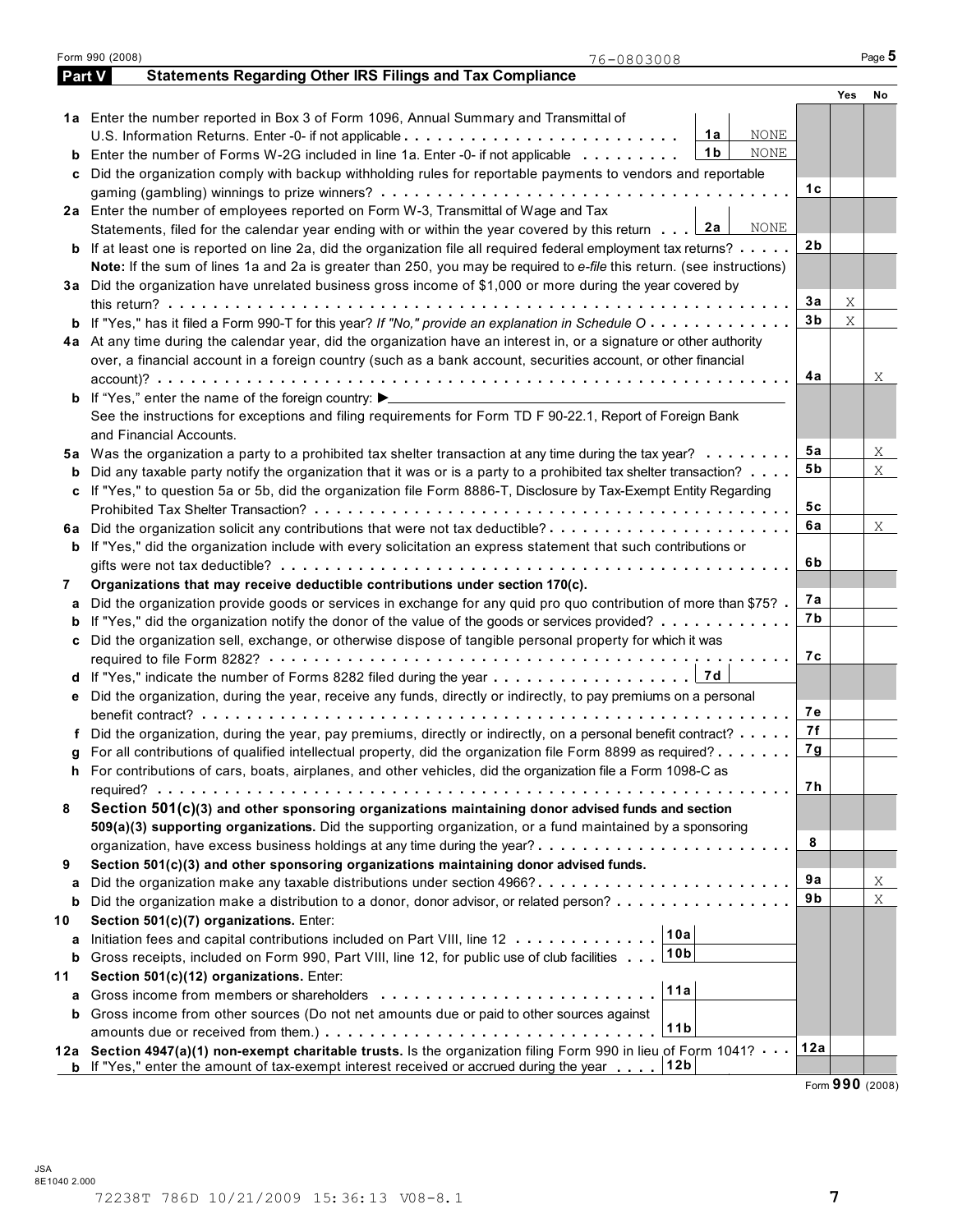| <b>Part VI</b> | Governance, Management, and Disclosure (Sections A, B, and C request information about policies not<br>required by the Internal Revenue Code.)                                                                                   |                  |     |                |
|----------------|----------------------------------------------------------------------------------------------------------------------------------------------------------------------------------------------------------------------------------|------------------|-----|----------------|
|                | <b>Section A. Governing Body and Management</b>                                                                                                                                                                                  |                  |     |                |
|                |                                                                                                                                                                                                                                  |                  | Yes | No             |
|                | For each "Yes" response to lines 2-7b below, and for a "No" response to lines 8 or 9b below, describe the                                                                                                                        |                  |     |                |
|                | circumstances, process, or changes in Schedule O. See instructions.                                                                                                                                                              |                  |     |                |
| 1a             | 1a<br>4                                                                                                                                                                                                                          |                  |     |                |
| b              | Enter the number of voting members that are independent<br>1 <sub>b</sub><br>4                                                                                                                                                   |                  |     |                |
| $\mathbf{2}$   | Did any officer, director, trustee, or key employee have a family relationship or a business relationship with                                                                                                                   |                  |     |                |
|                |                                                                                                                                                                                                                                  | $\boldsymbol{2}$ |     | X              |
| 3              | Did the organization delegate control over management duties customarily performed by or under the direct                                                                                                                        |                  |     |                |
|                | supervision of officers, directors or trustees, or key employees to a management company or other person?                                                                                                                        | 3                |     | $X_{-}$        |
| 4              | Did the organization make any significant changes to its organizational documents since the prior Form 990 was filed?<br>Did the organization become aware during the year of a material diversion of the organization's assets? | 4                |     | $X_{-}$        |
| 5<br>6         |                                                                                                                                                                                                                                  | 5                |     | $X_{-}$        |
|                |                                                                                                                                                                                                                                  | 6                |     | $X -$          |
| 7a             | Does the organization have members, stockholders, or other persons who may elect one or more members                                                                                                                             |                  |     |                |
|                | Are any decisions of the governing body subject to approval by members, stockholders, or other persons?                                                                                                                          | 7а               |     | X              |
| b<br>8         | Did the organizations contemporaneously document the meetings held or written actions undertaken during                                                                                                                          | 7b               |     | X              |
|                | the year by the following:                                                                                                                                                                                                       |                  |     |                |
|                | The governing body?                                                                                                                                                                                                              |                  |     |                |
| а<br>b         | Each committee with authority to act on behalf of the governing body?                                                                                                                                                            | 8a               |     | $X_{-}$        |
| 9а             |                                                                                                                                                                                                                                  | 8b               |     | $X_{-}$        |
| b              | If "Yes," does the organization have written policies and procedures governing the activities of such chapters,                                                                                                                  | 9a               |     | $X -$          |
|                | affiliates, and branches to ensure their operations are consistent with those of the organization?                                                                                                                               | 9b               |     |                |
| 10             | Was a copy of the Form 990 provided to the organization's governing body before it was filed? All organizations                                                                                                                  |                  |     |                |
|                | must describe in Schedule O the process, if any, the organization uses to review the Form 990                                                                                                                                    | 10               |     |                |
| 11             | Is there any officer, director or trustee, or key employee listed in Part VII, Section A, who cannot be reached at                                                                                                               |                  |     | X              |
|                | the organization's mailing address? If "Yes," provide the names and addresses in Schedule O                                                                                                                                      | 11               |     |                |
|                | <b>Section B. Policies</b>                                                                                                                                                                                                       |                  |     | X              |
|                |                                                                                                                                                                                                                                  |                  | Yes | No             |
| 12a            | Does the organization have a written conflict of interest policy? If "No," go to line 13                                                                                                                                         | 12a              |     | X              |
|                | <b>b</b> Are officers, directors or trustees, and key employees required to disclose annually interests that could give                                                                                                          |                  |     |                |
|                | rise to conflicts?                                                                                                                                                                                                               | 12 <sub>b</sub>  |     |                |
| c              | Does the organization regularly and consistently monitor and enforce compliance with the policy? If "Yes,"                                                                                                                       |                  |     |                |
|                | describe in Schedule O how this is done                                                                                                                                                                                          | 12c              |     |                |
| 13             |                                                                                                                                                                                                                                  | 13               |     | X              |
| 14             | Does the organization have a written document retention and destruction policy?                                                                                                                                                  | 14               |     | $\overline{X}$ |
| 15             | Did the process for determining compensation of the following persons include a review and approval by                                                                                                                           |                  |     |                |
|                | independent persons, comparability data, and contemporaneous substantiation of the deliberation and decision:                                                                                                                    |                  |     |                |
| а              | The organization's CEO, Executive Director, or top management official?<br>1                                                                                                                                                     | 15a              |     | X              |
| b              | Other officers or key employees of the organization?                                                                                                                                                                             | 15 <sub>b</sub>  |     | X              |
|                | Describe the process in Schedule O. (see instructions)                                                                                                                                                                           |                  |     |                |
| 16a            | Did the organization invest in, contribute assets to, or participate in a joint venture or similar arrangement                                                                                                                   |                  |     |                |
|                | with a taxable entity during the year?                                                                                                                                                                                           | 16a              |     | Χ              |
|                | <b>b</b> If "Yes," has the organization adopted a written policy or procedure requiring the organization to evaluate                                                                                                             |                  |     |                |
|                | its participation in joint venture arrangements under applicable federal tax law, and taken steps to safeguard                                                                                                                   |                  |     |                |
|                | the organization's exempt status with respect to such arrangements?                                                                                                                                                              | 16b              |     |                |
|                | <b>Section C. Disclosure</b>                                                                                                                                                                                                     |                  |     |                |
| 17             | List the states with which a copy of this Form 990 is required to be filed $\blacktriangleright$                                                                                                                                 |                  |     |                |
| 18             | Section 6104 requires an organization to make its Forms 1023 (or 1024 if applicable), 990, and 990-T (501(c)(3)s only)                                                                                                           |                  |     |                |
|                | available for public inspection. Indicate how you make these available. Check all that apply.                                                                                                                                    |                  |     |                |
|                | Own website<br>Another's website<br>Upon request                                                                                                                                                                                 |                  |     |                |
| 19             | Describe in Schedule O whether (and if so, how), the organization makes its governing documents, conflict of interest                                                                                                            |                  |     |                |
|                | policy, and financial statements available to the public.                                                                                                                                                                        |                  |     |                |
| 20             | State the name, physical address, and telephone number of the person who possesses the books and records of the                                                                                                                  |                  |     |                |

State tne name, pnysical address, and telepnone number of tne person wno possesses tne books and re<br>organization: ▶P॒I\_P॒I\_A\_COHEN\_&\_CO\_32\_MI\_LL\_RD\_MESTHAMPTON\_BEACH, \_NY\_11978\_\_\_\_ Form **990** (2008) JSA 631-288-2390

8E1042 1.000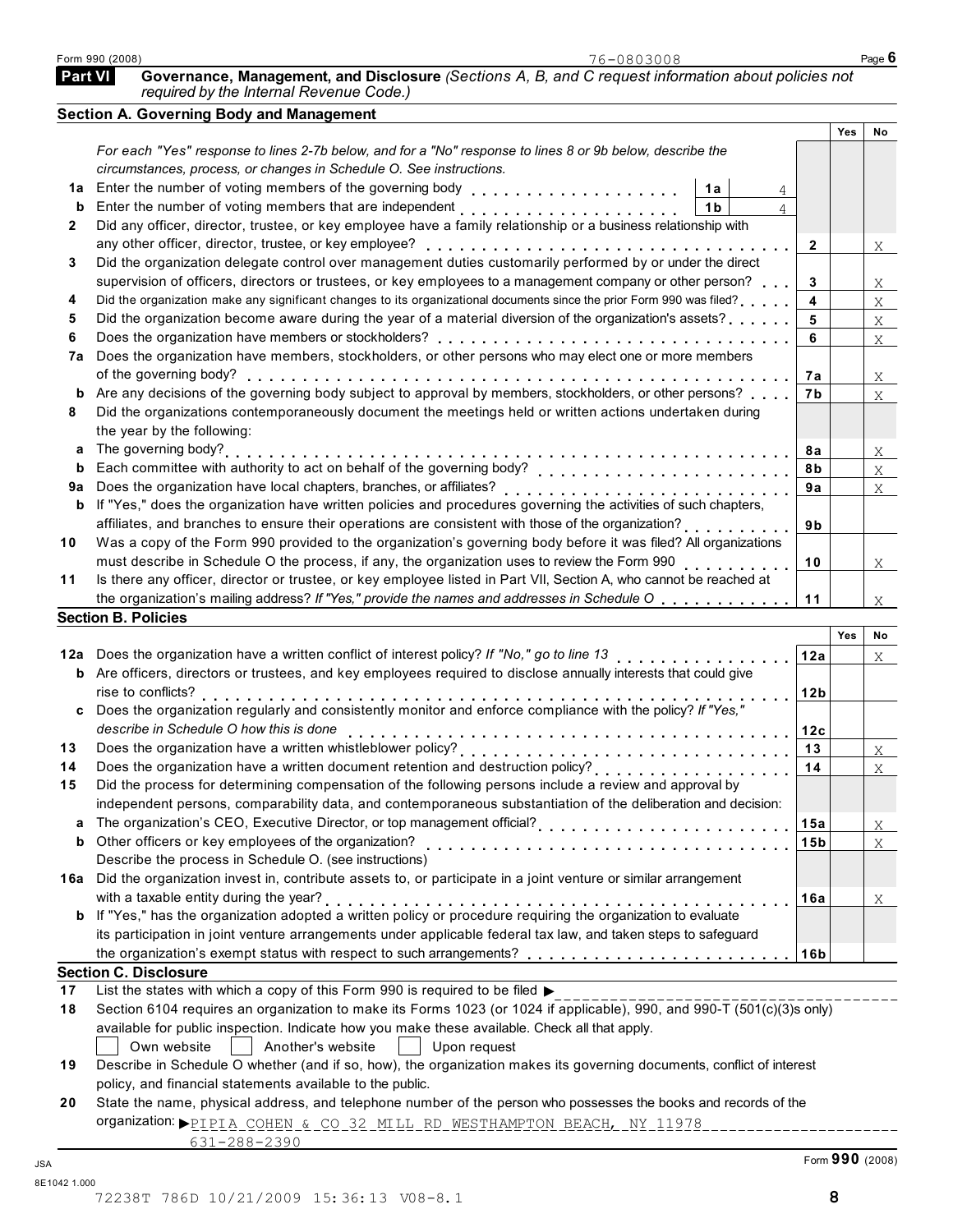#### **Compensation of Officers, Directors, Trustees, Key Employees, Highest Compensated Employees, and Independent Contractors Part VII**

### **Section A. Officers, Directors, Trustees, Key Employees, and Highest Compensated Employees**

1a Complete this table for all persons required to be listed. Use Schedule J-2 if additional space is needed.<br>● List all of the organization's current officers, directors, trustees (whether individuals or organizations),

 compensation, and **current** key employees. Enter -0- in columns (D), (E), and (F) if no compensation was paid. List the organization's five **current** highest compensated employees (other than an officer, director, trustee, or key employee) who received reportable compensation (Box 5 of Form W-2 and/or Box 7 of Form 1099-MISC) of more than \$100,000 from the organization and any related organizations.

reiated organizations.<br>● List all of the organization's **former** officers, key employees, and highest compensated employees who received more than \$100,000 of

reportable compensation from the organization and any related organizations.<br>List all of the organization's former directors or trustees that received, ir List all of the organization's **former directors or trustees** that received, in the capacity as a former director or trustee of the organization, more than \$10,000 of reportable compensation from the organization and any related organizations.

List persons in the following order: individual trustees or directors; institutional trustees; officers; key employees; highest compensated employees; and former such persons.

Check this box if the organization did not compensate any officer, director, trustee, or key employee.  $\mathbf{x}$ 

| (A)            | (B)                          |                                           |                       | (C)            |              |                                 |        | (D)                                       | (E)                                                         | (F)                                                      |
|----------------|------------------------------|-------------------------------------------|-----------------------|----------------|--------------|---------------------------------|--------|-------------------------------------------|-------------------------------------------------------------|----------------------------------------------------------|
| Name and Title | Average<br>hours per<br>week |                                           |                       | <b>Officer</b> |              | Position (check all that apply) | Former | Reportable<br>compensation<br>from<br>the | Reportable<br>compensation<br>from related<br>organizations | Estimated<br>amount of<br>other<br>compensation          |
|                |                              | <br>  Individual trustee<br>  or director | Institutional trustee |                | Key employee | Highest compensated<br>employee |        | organization<br>(W-2/1099-MISC)           | (W-2/1099-MISC)                                             | from the<br>organization<br>and related<br>organizations |
|                |                              |                                           |                       |                |              |                                 |        |                                           |                                                             |                                                          |
|                |                              |                                           |                       |                |              |                                 |        |                                           |                                                             |                                                          |
|                |                              |                                           |                       |                |              |                                 |        |                                           |                                                             |                                                          |
|                |                              |                                           |                       |                |              |                                 |        |                                           |                                                             |                                                          |
|                |                              |                                           |                       |                |              |                                 |        |                                           |                                                             |                                                          |
|                |                              |                                           |                       |                |              |                                 |        |                                           |                                                             |                                                          |
|                |                              |                                           |                       |                |              |                                 |        |                                           |                                                             |                                                          |
|                |                              |                                           |                       |                |              |                                 |        |                                           |                                                             |                                                          |
|                |                              |                                           |                       |                |              |                                 |        |                                           |                                                             |                                                          |
|                |                              |                                           |                       |                |              |                                 |        |                                           |                                                             |                                                          |
|                |                              |                                           |                       |                |              |                                 |        |                                           |                                                             |                                                          |
|                |                              |                                           |                       |                |              |                                 |        |                                           |                                                             |                                                          |
|                |                              |                                           |                       |                |              |                                 |        |                                           |                                                             |                                                          |
|                |                              |                                           |                       |                |              |                                 |        |                                           |                                                             |                                                          |
|                |                              |                                           |                       |                |              |                                 |        |                                           |                                                             |                                                          |
|                |                              |                                           |                       |                |              |                                 |        |                                           |                                                             |                                                          |
|                |                              |                                           |                       |                |              |                                 |        |                                           |                                                             |                                                          |

Form **990** (2008) JSA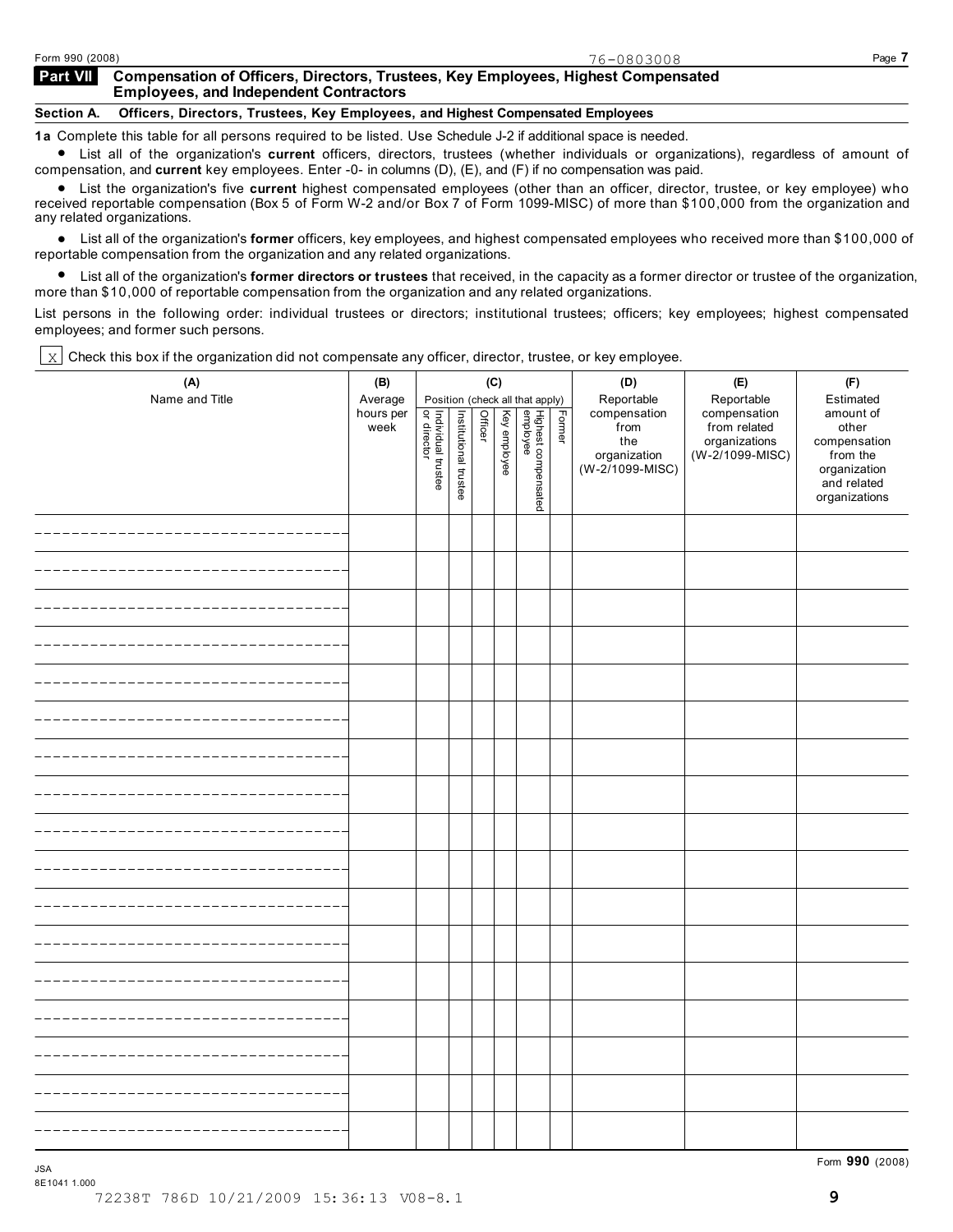| Form 990 (2008)                                                                                                                                                                                                      |                   |                                   |                       |         |              |                                 |        | 76-0803008                                                     |                                                                  | Page 8                                                                                         |
|----------------------------------------------------------------------------------------------------------------------------------------------------------------------------------------------------------------------|-------------------|-----------------------------------|-----------------------|---------|--------------|---------------------------------|--------|----------------------------------------------------------------|------------------------------------------------------------------|------------------------------------------------------------------------------------------------|
| <b>Part VII</b><br>Section A. Officers, Directors, Trustees, Key Employees, and Highest Compensated Employees (continued)                                                                                            |                   |                                   |                       |         |              |                                 |        |                                                                |                                                                  |                                                                                                |
| (A)<br>Name and title                                                                                                                                                                                                | (B)<br>Average    |                                   |                       | (C)     |              | Position (check all that apply) |        | (D)<br>Reportable                                              | (E)<br>Reportable                                                | (F)<br>Estimated                                                                               |
|                                                                                                                                                                                                                      | hours per<br>week | Individual truste<br> or director | Institutional trustee | Officer | Key employee | Highest compensated<br>employee | Former | compensation<br>from<br>the<br>organization<br>(W-2/1099-MISC) | compensation<br>from related<br>organizations<br>(W-2/1099-MISC) | amount of<br>other<br>compensation<br>from the<br>organization<br>and related<br>organizations |
|                                                                                                                                                                                                                      |                   |                                   |                       |         |              |                                 |        |                                                                |                                                                  |                                                                                                |
|                                                                                                                                                                                                                      |                   |                                   |                       |         |              |                                 |        |                                                                |                                                                  |                                                                                                |
|                                                                                                                                                                                                                      |                   |                                   |                       |         |              |                                 |        |                                                                |                                                                  |                                                                                                |
|                                                                                                                                                                                                                      |                   |                                   |                       |         |              |                                 |        |                                                                |                                                                  |                                                                                                |
|                                                                                                                                                                                                                      |                   |                                   |                       |         |              |                                 |        |                                                                |                                                                  |                                                                                                |
|                                                                                                                                                                                                                      |                   |                                   |                       |         |              |                                 |        |                                                                |                                                                  |                                                                                                |
|                                                                                                                                                                                                                      |                   |                                   |                       |         |              |                                 |        |                                                                |                                                                  |                                                                                                |
|                                                                                                                                                                                                                      |                   |                                   |                       |         |              |                                 |        |                                                                |                                                                  |                                                                                                |
|                                                                                                                                                                                                                      |                   |                                   |                       |         |              |                                 |        |                                                                |                                                                  |                                                                                                |
|                                                                                                                                                                                                                      |                   |                                   |                       |         |              |                                 |        |                                                                |                                                                  |                                                                                                |
|                                                                                                                                                                                                                      |                   |                                   |                       |         |              |                                 |        |                                                                |                                                                  |                                                                                                |
|                                                                                                                                                                                                                      |                   |                                   |                       |         |              |                                 |        |                                                                |                                                                  |                                                                                                |
|                                                                                                                                                                                                                      |                   |                                   |                       |         |              |                                 |        |                                                                |                                                                  |                                                                                                |
| 1b Total<br>Total number of individuals (including those in 1a) who received more than \$100,000 in reportable compensation from the<br>organization ▶<br><b>NONE</b>                                                |                   |                                   |                       |         |              |                                 |        |                                                                |                                                                  | Yes<br>No                                                                                      |
| Did the organization list any former officer, director or trustee, key employee, or highest compensated<br>employee on line 1a? If "Yes," complete Schedule J for such individual                                    |                   |                                   |                       |         |              |                                 |        |                                                                |                                                                  | 3<br>Χ                                                                                         |
| For any individual listed on line 1a, is the sum of reportable compensation and other compensation from<br>the organization and related organizations greater than \$150,000? If "Yes," complete Schedule J for such |                   |                                   |                       |         |              |                                 |        |                                                                |                                                                  | 4<br>$\mathbf X$                                                                               |
| Did any person listed on line 1a receive or accrue compensation from any unrelated organization for                                                                                                                  |                   |                                   |                       |         |              |                                 |        |                                                                |                                                                  | 5<br>X                                                                                         |
| <b>Section B. Independent Contractors</b><br>Complete this table for your five highest compensated independent contractors that received more than \$100,000 of<br>compensation from the organization.               |                   |                                   |                       |         |              |                                 |        |                                                                |                                                                  |                                                                                                |
| (A)<br>Name and business address                                                                                                                                                                                     |                   |                                   |                       |         |              |                                 |        | (B)<br>Description of services                                 |                                                                  | (C)<br>Compensation                                                                            |
|                                                                                                                                                                                                                      |                   |                                   |                       |         |              |                                 |        |                                                                |                                                                  |                                                                                                |
|                                                                                                                                                                                                                      |                   |                                   |                       |         |              |                                 |        |                                                                |                                                                  |                                                                                                |
|                                                                                                                                                                                                                      |                   |                                   |                       |         |              |                                 |        |                                                                |                                                                  |                                                                                                |
| Total number of independent contractors (including those in 1) who received more than \$100,000 in                                                                                                                   |                   |                                   |                       |         |              |                                 |        |                                                                |                                                                  |                                                                                                |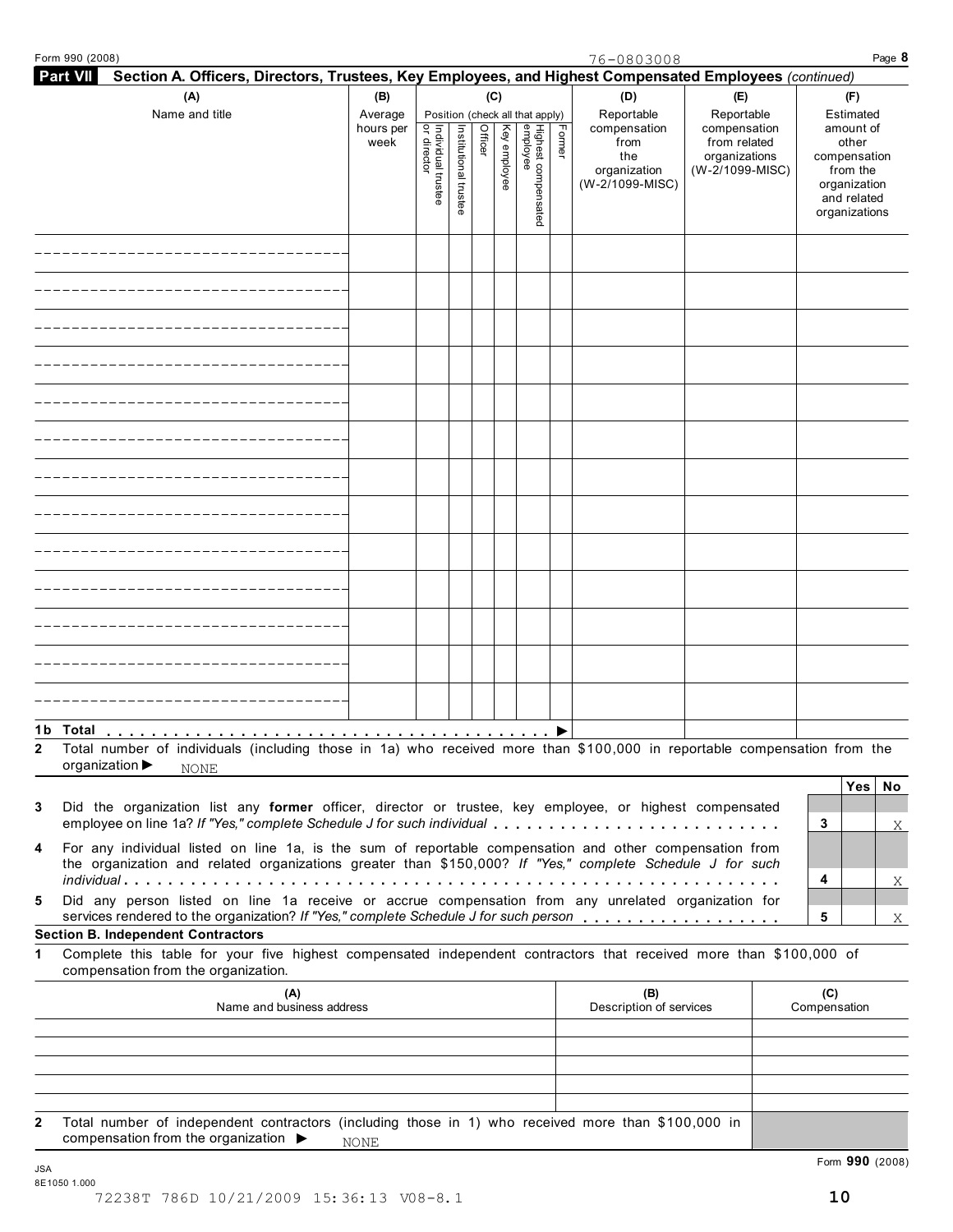Form 990 (2008) Page **9**

|                                                        | <b>Part VIII</b> Statement of Revenue                                                                                |                                                                            | 76-0803008                                                                                                                                                                                                                     |                      |                                                    |                                         |                                                                           |
|--------------------------------------------------------|----------------------------------------------------------------------------------------------------------------------|----------------------------------------------------------------------------|--------------------------------------------------------------------------------------------------------------------------------------------------------------------------------------------------------------------------------|----------------------|----------------------------------------------------|-----------------------------------------|---------------------------------------------------------------------------|
|                                                        |                                                                                                                      |                                                                            |                                                                                                                                                                                                                                | (A)<br>Total revenue | (B)<br>Related or<br>exempt<br>function<br>revenue | (C)<br>Unrelated<br>business<br>revenue | (D)<br>Revenue<br>excluded from tax<br>under sections<br>512, 513, or 514 |
| 1а                                                     | Federated campaigns <b>Federated</b>                                                                                 | 1a                                                                         |                                                                                                                                                                                                                                |                      |                                                    |                                         |                                                                           |
| b                                                      | Membership dues <b>All Accords</b> Membership dues                                                                   | 1 b                                                                        |                                                                                                                                                                                                                                |                      |                                                    |                                         |                                                                           |
| с                                                      | Fundraising events <b>Fundraising</b>                                                                                | 1с                                                                         |                                                                                                                                                                                                                                |                      |                                                    |                                         |                                                                           |
| d                                                      |                                                                                                                      | 1 d                                                                        |                                                                                                                                                                                                                                |                      |                                                    |                                         |                                                                           |
| е                                                      | Government grants (contributions)                                                                                    | 1е                                                                         |                                                                                                                                                                                                                                |                      |                                                    |                                         |                                                                           |
| f                                                      |                                                                                                                      |                                                                            |                                                                                                                                                                                                                                |                      |                                                    |                                         |                                                                           |
|                                                        | All other contributions, gifts, grants,<br>and similar amounts not included above 1f                                 |                                                                            |                                                                                                                                                                                                                                |                      |                                                    |                                         |                                                                           |
|                                                        |                                                                                                                      |                                                                            |                                                                                                                                                                                                                                |                      |                                                    |                                         |                                                                           |
| g                                                      | Noncash contributions included in lines 1a-1f: \$                                                                    |                                                                            | ▶                                                                                                                                                                                                                              |                      |                                                    |                                         |                                                                           |
| h                                                      |                                                                                                                      |                                                                            | <b>Business Code</b>                                                                                                                                                                                                           | NONE                 |                                                    |                                         |                                                                           |
|                                                        |                                                                                                                      |                                                                            |                                                                                                                                                                                                                                |                      |                                                    |                                         |                                                                           |
| 2a                                                     | PUBLISHING ROYALTIES                                                                                                 |                                                                            | 511130                                                                                                                                                                                                                         | 7,149.               | 7,149.                                             |                                         |                                                                           |
| b                                                      | ADVERTISING INCOME                                                                                                   |                                                                            | 541800                                                                                                                                                                                                                         | 169, 233.            |                                                    | 169, 233.                               |                                                                           |
| c                                                      | <u> 1989 - Johann Stein, mars an deus an deus Amerikaanse komme</u>                                                  |                                                                            |                                                                                                                                                                                                                                |                      |                                                    |                                         |                                                                           |
| d                                                      |                                                                                                                      |                                                                            |                                                                                                                                                                                                                                |                      |                                                    |                                         |                                                                           |
| Program Service Revenue and other similar amounts<br>е |                                                                                                                      |                                                                            |                                                                                                                                                                                                                                |                      |                                                    |                                         |                                                                           |
| f                                                      | All other program service revenue   ___________                                                                      |                                                                            |                                                                                                                                                                                                                                |                      |                                                    |                                         |                                                                           |
| g                                                      |                                                                                                                      |                                                                            |                                                                                                                                                                                                                                | 176,382.             |                                                    |                                         |                                                                           |
| 3                                                      | Investment income (including dividends, interest, and                                                                |                                                                            |                                                                                                                                                                                                                                |                      |                                                    |                                         |                                                                           |
|                                                        | other similar amounts) $\ldots$ STMT 2. $\blacktriangleright$                                                        |                                                                            |                                                                                                                                                                                                                                | 32.                  |                                                    | 32.                                     |                                                                           |
| 4                                                      | Income from investment of tax-exempt bond proceeds <b>Department</b>                                                 |                                                                            |                                                                                                                                                                                                                                | NONE                 |                                                    |                                         |                                                                           |
| 5                                                      | Royalties $\qquad \qquad \blacksquare$                                                                               |                                                                            |                                                                                                                                                                                                                                | NONE                 |                                                    |                                         |                                                                           |
|                                                        |                                                                                                                      | $(i)$ Real                                                                 | (ii) Personal                                                                                                                                                                                                                  |                      |                                                    |                                         |                                                                           |
|                                                        |                                                                                                                      |                                                                            |                                                                                                                                                                                                                                |                      |                                                    |                                         |                                                                           |
| 6a                                                     |                                                                                                                      | and the control of the control of                                          |                                                                                                                                                                                                                                |                      |                                                    |                                         |                                                                           |
| b                                                      | Less: rental expenses                                                                                                |                                                                            |                                                                                                                                                                                                                                |                      |                                                    |                                         |                                                                           |
| с                                                      | Rental income or (loss)                                                                                              |                                                                            |                                                                                                                                                                                                                                |                      |                                                    |                                         |                                                                           |
| d                                                      |                                                                                                                      | (i) Securities                                                             | (ii) Other                                                                                                                                                                                                                     | NONE                 |                                                    |                                         |                                                                           |
| 7a                                                     | Gross amount from sales of                                                                                           |                                                                            |                                                                                                                                                                                                                                |                      |                                                    |                                         |                                                                           |
|                                                        | assets other than inventory                                                                                          |                                                                            |                                                                                                                                                                                                                                |                      |                                                    |                                         |                                                                           |
| b                                                      | Less: cost or other basis                                                                                            |                                                                            |                                                                                                                                                                                                                                |                      |                                                    |                                         |                                                                           |
|                                                        | and sales expenses                                                                                                   |                                                                            |                                                                                                                                                                                                                                |                      |                                                    |                                         |                                                                           |
| с                                                      | Gain or (loss) $\ldots$ $\ldots$ $\ldots$                                                                            |                                                                            |                                                                                                                                                                                                                                |                      |                                                    |                                         |                                                                           |
| d                                                      | Net gain or (loss) $\cdots$ $\cdots$ $\cdots$ $\cdots$ $\cdots$ $\cdots$                                             |                                                                            |                                                                                                                                                                                                                                | NONE                 |                                                    |                                         |                                                                           |
| 8а                                                     | from fundraising<br>Gross<br>income                                                                                  |                                                                            |                                                                                                                                                                                                                                |                      |                                                    |                                         |                                                                           |
|                                                        | events (not including \$                                                                                             |                                                                            |                                                                                                                                                                                                                                |                      |                                                    |                                         |                                                                           |
|                                                        | of contributions reported on line 1c).                                                                               |                                                                            |                                                                                                                                                                                                                                |                      |                                                    |                                         |                                                                           |
|                                                        | See Part IV, line 18. a                                                                                              |                                                                            |                                                                                                                                                                                                                                |                      |                                                    |                                         |                                                                           |
| b                                                      | Less: direct expenses                                                                                                |                                                                            | b <sub>l</sub>                                                                                                                                                                                                                 |                      |                                                    |                                         |                                                                           |
| c                                                      | Net income or (loss) from fundraising events ▶                                                                       |                                                                            |                                                                                                                                                                                                                                | NONE                 |                                                    |                                         |                                                                           |
|                                                        | 9a Gross income from gaming activities.                                                                              |                                                                            |                                                                                                                                                                                                                                |                      |                                                    |                                         |                                                                           |
|                                                        | See Part IV, line 19. All a a                                                                                        |                                                                            |                                                                                                                                                                                                                                |                      |                                                    |                                         |                                                                           |
|                                                        | Less: direct expenses                                                                                                |                                                                            | b <sub>l</sub>                                                                                                                                                                                                                 |                      |                                                    |                                         |                                                                           |
| b                                                      |                                                                                                                      |                                                                            |                                                                                                                                                                                                                                | <b>NONE</b>          |                                                    |                                         |                                                                           |
| c                                                      |                                                                                                                      |                                                                            |                                                                                                                                                                                                                                |                      |                                                    |                                         |                                                                           |
| 10a                                                    | Gross sales of inventory, less                                                                                       |                                                                            |                                                                                                                                                                                                                                |                      |                                                    |                                         |                                                                           |
|                                                        | returns and allowances a                                                                                             |                                                                            | 25,918.                                                                                                                                                                                                                        |                      |                                                    |                                         |                                                                           |
| b                                                      | Less: cost of goods sold b                                                                                           |                                                                            | 10,856.                                                                                                                                                                                                                        |                      |                                                    |                                         |                                                                           |
|                                                        | c Net income or (loss) from sales of inventory $STMT$ 3.                                                             |                                                                            |                                                                                                                                                                                                                                | 15,062.              |                                                    |                                         |                                                                           |
|                                                        | Miscellaneous Revenue                                                                                                |                                                                            | <b>Business Code</b>                                                                                                                                                                                                           |                      |                                                    |                                         |                                                                           |
| 11a                                                    | OTHER INCOME                                                                                                         | the control of the control of the control of the control of the control of | 541800                                                                                                                                                                                                                         | 31,766.              |                                                    | 31,766.                                 |                                                                           |
| b                                                      | <u> 1989 - Johann Stein, mars an deutscher Stein und der Stein und der Stein und der Stein und der Stein und der</u> |                                                                            |                                                                                                                                                                                                                                |                      |                                                    |                                         |                                                                           |
| c                                                      | the contract of the contract of the contract of the                                                                  |                                                                            |                                                                                                                                                                                                                                |                      |                                                    |                                         |                                                                           |
| d                                                      | All other revenue entitled and a series of the series of the series of the series of the series of the series        |                                                                            |                                                                                                                                                                                                                                |                      |                                                    |                                         |                                                                           |
|                                                        |                                                                                                                      |                                                                            | Total. Add lines 11a-11d example and the set of the set of the set of the set of the set of the set of the set of the set of the set of the set of the set of the set of the set of the set of the set of the set of the set o | 31,766.              |                                                    |                                         |                                                                           |
|                                                        |                                                                                                                      |                                                                            |                                                                                                                                                                                                                                |                      |                                                    |                                         |                                                                           |
| е<br>12                                                | Total Revenue. Add lines 1h, 2g, 3, 4, 5, 6d, 7d, 8c,                                                                |                                                                            |                                                                                                                                                                                                                                |                      |                                                    |                                         |                                                                           |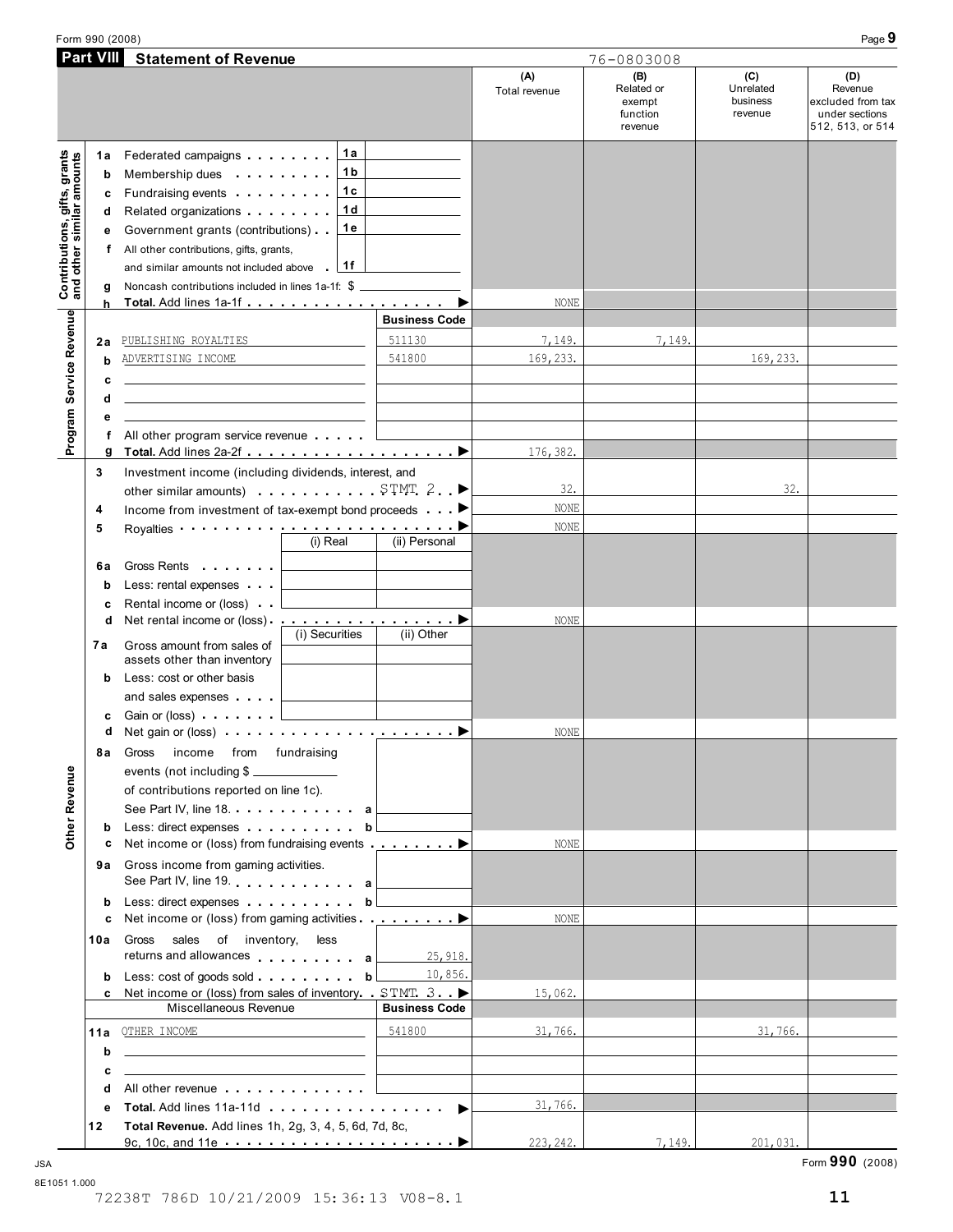**Part IX Statement of Functional Expenses**

#### **Section 501(c)(3) and 501(c)(4) organizations must complete all columns. All other organizations must complete column (A) but are not required to complete columns (B), (C), and (D).** *Do not include amounts reported on lines 6b,* $\qquad \qquad$  **(A)**  $\qquad \qquad$  **(B)**  $\qquad \qquad$  **(B) (C) Management (B) and ademical contract**  $\qquad \qquad$  **Management (C)** *7b, 8b, 9b, and 10b of Part VIII.* expenses Management and general expenses (D)<br>Fundraising expenses 1 Grants and other assistance to governments and<br>
organizations in the U.S. See Part IV, line 21 organizations in the U.S. See Part IV, line 21 Grants and other assistance to individuals in 2 Grants and other assistance to individuals in<br>the U.S. See Part IV, line 22 **3** Grants and other assistance to governments, organizations, and individuals outside the U.S. See Part IV, lines 15 and 16 **<sup>4</sup>** Benefits paid to or for members **5** Compensation of current officers, directors, trustees, and key employees **6** Compensation not included above, to disqualified persons (as defined under section 4958(f)(1)) and persons described in section 4958(c)(3)(B) **PEREASE ASSESSED BEST OF SERVICE 2015 AND THE SAMPLE 7** Other salaries and wages **8** Pension plan contributions (include section 401 Pension plan contributions (include section 401<br>(k) and section 403(b) employer contributions) **9** Other employee benefits **contain the set of the container of the Planets Point Planets Planets Planets Planets Planets Planets Planets Planets Planets Planets Planets Planets Planets Planets Planets Planets Planets Pla** Payroll taxes Fees for services (non-employees): **a** Management<br>**b** Legal Legal Accounting **cd** Lobbying **10 11 12 13 14 15 16 17 18 19 20 21 22 23** 24 Other **e** Professional fundraising services. See Part IV, line 17 **f** Investment management fees f Investment management fees
<br> **g** Other **ince**<br> **g** Other **ince**  Advertising and promotion Office expenses **Example 2** of the expenses Information technology . . . . . . . . . . . <u>. . . .</u><br>. . . . . . . . . . . . <u>. . .</u> Royalties Occupancy . . . . . . . . . . . . . . . . . . Travel Payments of travel or entertainment expenses for any federal, state, or local public officials for any federal, state, or local public officials<br>Conferences, conventions, and meetings Interest Payments to affiliates Depreciation, depletion, and amortization Insurance STMT 4  $\ldots \bigsqcup$ expenses. Itemize expenses not covered above. (Expenses grouped together and labeled miscellaneous may not exceed 5% of total expenses shown on line 25 below.) **ab** UBTI TAXES- FED & NYS 23,247. 23,247. **c** TRAVEL\_&\_CONFERENCES\_\_\_\_\_\_\_\_\_ 67,603.<br>d PROMOTIONAL MATERIAL \_\_\_\_\_\_\_\_ 3,701. 3,701. 3,701. e HOSTING\_EXPENSE\_\_\_\_\_\_\_\_\_\_\_\_\_ |\_\_\_\_\_\_\_15,371.|\_\_\_\_\_\_15,371.|\_\_\_\_ **f** All other expenses **25** 26 Joint Costs. Check here  $\blacktriangleright$ **Total functional expenses.** Add lines 1 through 24f<br>**Joint Costs.** Check here  $\blacktriangleright$  If following SOP 98-2. Complete this line only if the organization reported in column (B) joint costs from a combined educational campaign and fundraising solicitation  $2,000.$   $2,000.$ NONE NONE NONE NONE NONE NONE NONE 1,759. NONE NONE NONE 1,759. NONE NONE NONE NONE NONE NONE NONE 9,500. 99,323. NONE 9,500. 99,323. NONE NONE NONE NONE NONE 2,820. 1,100. 227,735. 21,072. 2,820. 1,100. 206,663. BANK SERVICE CHARGES 1, 1, 311. 1, 311. **c** TRAVEL \$ CONFERENCES  $\frac{1}{2}$  =  $\frac{1}{2}$  =  $\frac{67}{603}$ .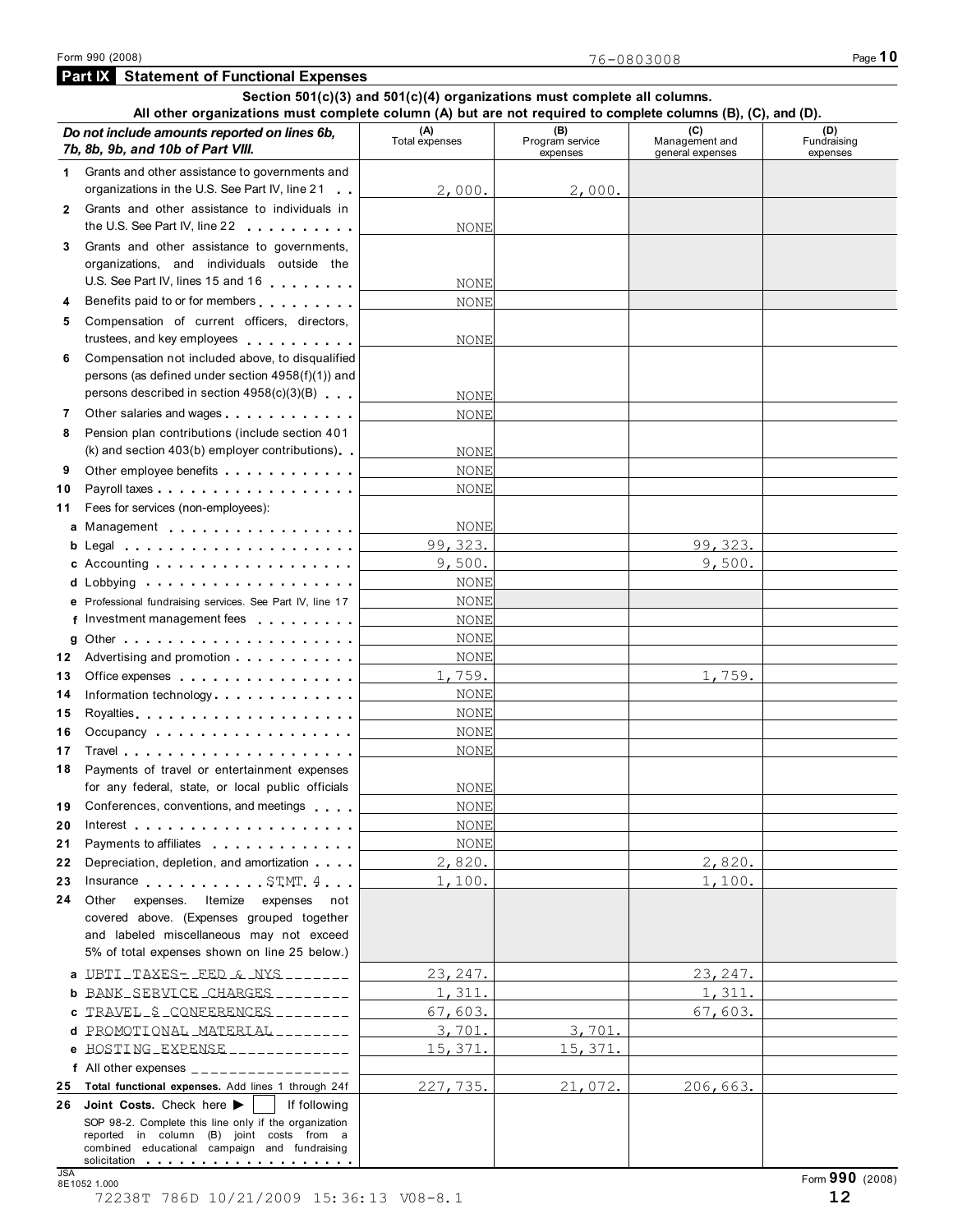| Part X            | <b>Balance Sheet</b>                                                                                                                             |                          |                |                    |
|-------------------|--------------------------------------------------------------------------------------------------------------------------------------------------|--------------------------|----------------|--------------------|
|                   |                                                                                                                                                  | (A)<br>Beginning of year |                | (B)<br>End of year |
| 1                 |                                                                                                                                                  | 56, 424.                 | $\mathbf{1}$   | 30,160.            |
| $\mathbf{2}$      |                                                                                                                                                  | 3,002.                   | $\overline{2}$ | 3,002.             |
| 3                 |                                                                                                                                                  |                          | 3              |                    |
| 4                 |                                                                                                                                                  |                          | 4              |                    |
| 5                 | Receivables from current and former officers, directors, trustees, key                                                                           |                          |                |                    |
|                   | employees, or other related parties. Complete Part II of Schedule L                                                                              | 2,250.                   | 5              | 516.               |
| 6                 | Receivables from other disqualified persons (as defined under section                                                                            |                          |                |                    |
|                   | 4958(f)(1)) and persons described in section 4958(c)(3)(B). Complete Part II                                                                     |                          |                |                    |
|                   |                                                                                                                                                  |                          | 6              |                    |
| Assets<br>7       |                                                                                                                                                  |                          | $\overline{7}$ |                    |
| 8                 |                                                                                                                                                  | 5,201.                   | 8              | 6,446.             |
| 9                 |                                                                                                                                                  |                          | 9              |                    |
|                   | 10a Land, buildings, and equipment: cost basis   10a  <br>7,422.                                                                                 |                          |                |                    |
|                   | <b>b</b> Less: accumulated depreciation. Complete                                                                                                |                          |                |                    |
|                   | Part VI of Schedule D. 10b   3, 006.                                                                                                             | 7,236.10c                |                | 4,416.             |
| 11                |                                                                                                                                                  |                          | 11             |                    |
| 12                | Investments - other securities. See Part IV, line 11                                                                                             |                          | 12             |                    |
| 13                | Investments - program-related. See Part IV, line 11                                                                                              |                          | 13             |                    |
| 14                |                                                                                                                                                  |                          | 14             |                    |
| 15                |                                                                                                                                                  |                          | 15             |                    |
| 16                | Total assets. Add lines 1 through 15 (must equal line 34) $\cdots$                                                                               | 74, 113.                 | 16             | 44,540.            |
| 17                |                                                                                                                                                  | 34, 294.                 | 17             | 9,214.             |
| 18                |                                                                                                                                                  |                          | 18             |                    |
| 19                |                                                                                                                                                  |                          | 19             |                    |
| 20                |                                                                                                                                                  |                          | 20             |                    |
|                   |                                                                                                                                                  |                          |                |                    |
| 21                | Escrow account liability. Complete Part IV of Schedule D                                                                                         |                          | 21             |                    |
| Liabilities<br>22 | Payables to current and former officers, directors, trustees, key employees,                                                                     |                          |                |                    |
|                   | highest compensated employees, and disqualified persons. Complete Part II                                                                        |                          |                |                    |
|                   |                                                                                                                                                  |                          | 22             |                    |
| 23                | Secured mortgages and notes payable to unrelated third parties                                                                                   |                          | 23             |                    |
| 24                | Unsecured notes and loans payable                                                                                                                |                          | 24             |                    |
| 25                | Other liabilities. Complete Part X of Schedule D                                                                                                 |                          | 25             |                    |
| 26                |                                                                                                                                                  | 34, 294.                 | 26             | 9,214.             |
| <b>Balances</b>   | Organizations that follow SFAS 117, check here $\blacktriangleright \lfloor x \rfloor$ and complete<br>lines 27 through 29, and lines 33 and 34. |                          |                |                    |
| 27                |                                                                                                                                                  | 39,819.                  | 27             | 35, 326.           |
| 28                |                                                                                                                                                  |                          | 28             |                    |
| 29                |                                                                                                                                                  |                          | 29             |                    |
| Fund I            | Organizations that do not follow SFAS 117, check here $\blacktriangleright$<br>and<br>complete lines 30 through 34.                              |                          |                |                    |
| 30                |                                                                                                                                                  |                          | 30             |                    |
| 31                | Paid-in or capital surplus, or land, building, or equipment fund                                                                                 |                          | 31             |                    |
| Assets<br>32      | Retained earnings, endowment, accumulated income, or other funds                                                                                 |                          | 32             |                    |
| <b>De</b><br>33   |                                                                                                                                                  | 39,819.                  | 33             | 35, 326.           |
| 34                | Total liabilities and net assets/fund balances                                                                                                   | 74, 113.                 | 34             | 44,540.            |
| Part XI           | <b>Financial Statements and Reporting</b>                                                                                                        |                          |                |                    |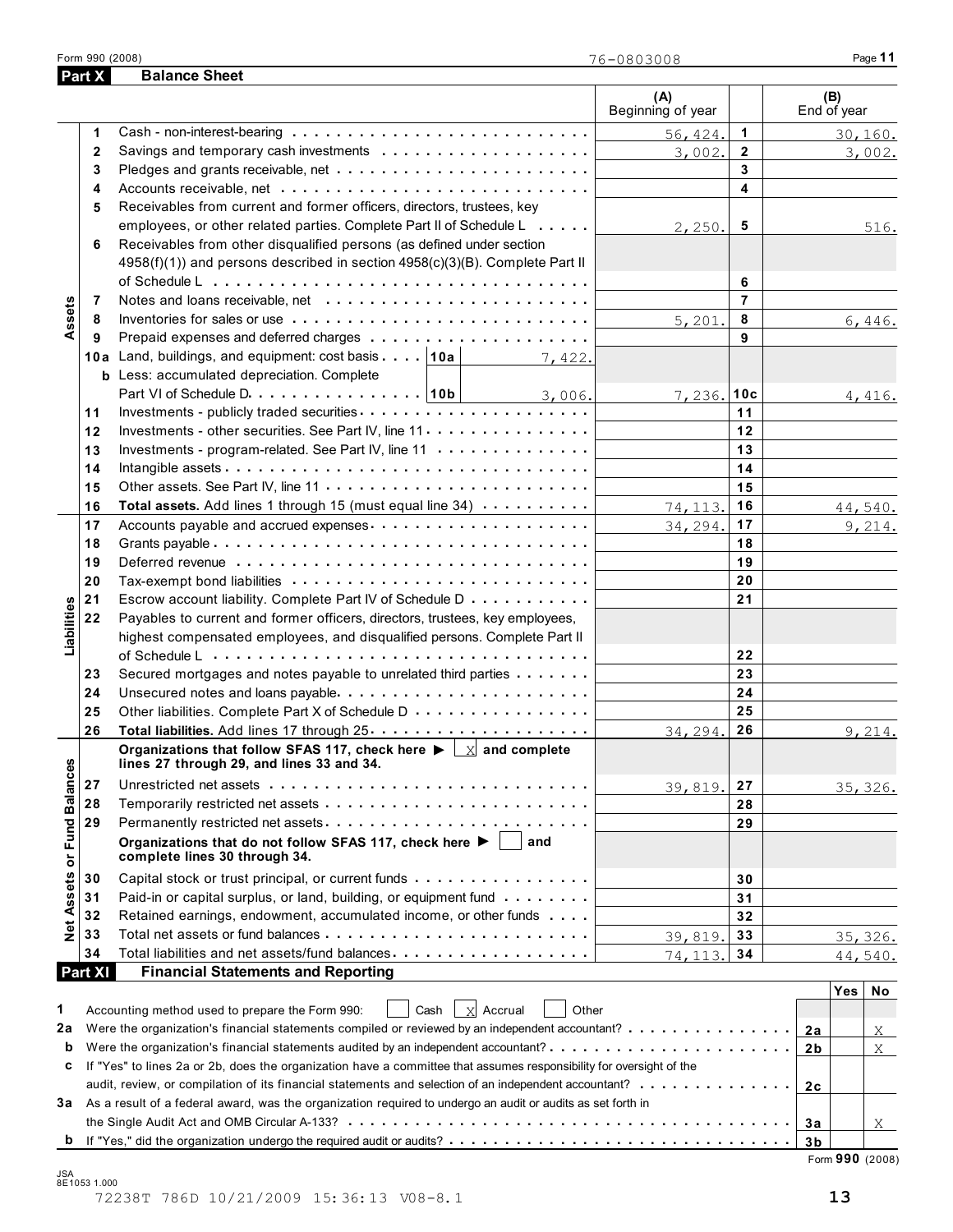| <b>SCHEDULE A</b> |  |                      |
|-------------------|--|----------------------|
|                   |  | (Form 990 or 990-EZ) |

# **Public Charity Status and Public Support Public Charity Status and Public Support**

**To be completed by all section 501(c)(3) organizations and section 4947(a)(1) nonexempt charitable trusts.** Department of the Treasury **Open to Public Attach to Form 990 or Form 990-EZ. See separate instructions. Inspection** Internal Revenue Service

2008

|              | Name of the organization |                                               |                                                                                                                                                                                                                                                                                                                                 |                                                     |                                    |                    |          |                                      | Employer identification number |                  |         |              |
|--------------|--------------------------|-----------------------------------------------|---------------------------------------------------------------------------------------------------------------------------------------------------------------------------------------------------------------------------------------------------------------------------------------------------------------------------------|-----------------------------------------------------|------------------------------------|--------------------|----------|--------------------------------------|--------------------------------|------------------|---------|--------------|
|              |                          | OPEN SOURCE MATTERS, INC.                     |                                                                                                                                                                                                                                                                                                                                 |                                                     |                                    |                    |          |                                      | 76-0803008                     |                  |         |              |
| Part I       |                          |                                               | Reason for Public Charity Status (All organizations must complete this part.) (see instructions)                                                                                                                                                                                                                                |                                                     |                                    |                    |          |                                      |                                |                  |         |              |
|              |                          |                                               | The organization is not a private foundation because it is: (Please check only one organization.)                                                                                                                                                                                                                               |                                                     |                                    |                    |          |                                      |                                |                  |         |              |
| 1            |                          |                                               | A church, convention of churches, or association of churches described in section 170(b)(1)(A)(i).                                                                                                                                                                                                                              |                                                     |                                    |                    |          |                                      |                                |                  |         |              |
| 2            |                          |                                               | A school described in section 170(b)(1)(A)(ii). (Attach Schedule E.)                                                                                                                                                                                                                                                            |                                                     |                                    |                    |          |                                      |                                |                  |         |              |
| 3            |                          |                                               | A hospital or a cooperative hospital service organization described in section $170(b)(1)(A)(iii)$ . (Attach Schedule H.)                                                                                                                                                                                                       |                                                     |                                    |                    |          |                                      |                                |                  |         |              |
|              |                          |                                               | A medical research organization operated in conjunction with a hospital described in section 170(b)(1)(A)(iii). Enter the                                                                                                                                                                                                       |                                                     |                                    |                    |          |                                      |                                |                  |         |              |
|              |                          | hospital's name, city, and state:             |                                                                                                                                                                                                                                                                                                                                 |                                                     |                                    |                    |          |                                      |                                |                  |         |              |
| 5            |                          |                                               | An organization operated for the benefit of a college or university owned or operated by a governmental unit described in                                                                                                                                                                                                       |                                                     |                                    |                    |          |                                      |                                |                  |         |              |
|              |                          | section 170(b)(1)(A)(iv). (Complete Part II.) |                                                                                                                                                                                                                                                                                                                                 |                                                     |                                    |                    |          |                                      |                                |                  |         |              |
| 6            |                          |                                               | A federal, state, or local government or governmental unit described in section 170(b)(1)(A)(v).                                                                                                                                                                                                                                |                                                     |                                    |                    |          |                                      |                                |                  |         |              |
| 7            |                          |                                               | An organization that normally receives a substantial part of its support from a governmental unit or from the general public                                                                                                                                                                                                    |                                                     |                                    |                    |          |                                      |                                |                  |         |              |
|              |                          |                                               | described in section 170(b)(1)(A)(vi). (Complete Part II.)                                                                                                                                                                                                                                                                      |                                                     |                                    |                    |          |                                      |                                |                  |         |              |
| 8            |                          |                                               | A community trust described in section 170(b)(1)(A)(vi). (Complete Part II.)                                                                                                                                                                                                                                                    |                                                     |                                    |                    |          |                                      |                                |                  |         |              |
| 9            |                          |                                               | An organization that normally receives: (1) more than 331/3% of its support from contributions, membership fees, and gross                                                                                                                                                                                                      |                                                     |                                    |                    |          |                                      |                                |                  |         |              |
|              |                          |                                               | receipts from activities related to its exempt functions - subject to certain exceptions, and (2) no more than 331/3% of its                                                                                                                                                                                                    |                                                     |                                    |                    |          |                                      |                                |                  |         |              |
|              |                          |                                               | support from gross investment income and unrelated business taxable income (less section 511 tax) from businesses                                                                                                                                                                                                               |                                                     |                                    |                    |          |                                      |                                |                  |         |              |
|              |                          |                                               | acquired by the organization after June 30, 1975. See section 509(a)(2). (Complete Part III.)                                                                                                                                                                                                                                   |                                                     |                                    |                    |          |                                      |                                |                  |         |              |
| 10           |                          |                                               | An organization organized and operated exclusively to test for public safety. See section 509(a)(4). (see instructions)                                                                                                                                                                                                         |                                                     |                                    |                    |          |                                      |                                |                  |         |              |
| 11           |                          |                                               | An organization organized and operated exclusively for the benefit of, to perform the functions of, or to carry out the                                                                                                                                                                                                         |                                                     |                                    |                    |          |                                      |                                |                  |         |              |
|              |                          |                                               | purposes of one or more publicly supported organizations described in section 509(a)(1) or section 509(a)(2). See section                                                                                                                                                                                                       |                                                     |                                    |                    |          |                                      |                                |                  |         |              |
|              |                          |                                               | 509(a)(3). Check the box that describes the type of supporting organization and complete lines 11e through 11h.                                                                                                                                                                                                                 |                                                     |                                    |                    |          |                                      |                                |                  |         |              |
|              | Type I<br>a              | b                                             | $\vert$ Type II                                                                                                                                                                                                                                                                                                                 | c                                                   | Type III - Functionally Integrated |                    |          |                                      | d                              | Type III - Other |         |              |
| e l          |                          |                                               | By checking this box, I certify that the organization is not controlled directly or indirectly by one or more disqualified                                                                                                                                                                                                      |                                                     |                                    |                    |          |                                      |                                |                  |         |              |
|              |                          |                                               | persons other than foundation managers and other than one or more publicly supported organizations described in section                                                                                                                                                                                                         |                                                     |                                    |                    |          |                                      |                                |                  |         |              |
|              |                          | $509(a)(1)$ or section $509(a)(2)$ .          | If the organization received a written determination from the IRS that it is a Type I, Type II or Type III supporting                                                                                                                                                                                                           |                                                     |                                    |                    |          |                                      |                                |                  |         |              |
| f            |                          |                                               |                                                                                                                                                                                                                                                                                                                                 |                                                     |                                    |                    |          |                                      |                                |                  |         |              |
|              |                          |                                               | organization, check this box experience in the set of the set of the set of the set of the set of the set of the set of the set of the set of the set of the set of the set of the set of the set of the set of the set of the<br>Since August 17, 2006, has the organization accepted any gift or contribution from any of the |                                                     |                                    |                    |          |                                      |                                |                  |         |              |
| g            | following persons?       |                                               |                                                                                                                                                                                                                                                                                                                                 |                                                     |                                    |                    |          |                                      |                                |                  |         |              |
|              |                          |                                               | (i) A person who directly or indirectly controls, either alone or together with persons described in (ii)                                                                                                                                                                                                                       |                                                     |                                    |                    |          |                                      |                                |                  | Yes     | No           |
|              |                          |                                               | and (iii) below, the governing body of the supported organization?                                                                                                                                                                                                                                                              |                                                     |                                    |                    |          |                                      |                                | 11g(i)           |         | X            |
|              |                          |                                               | (ii) A family member of a person described in (i) above?                                                                                                                                                                                                                                                                        |                                                     |                                    |                    |          |                                      |                                | 11g(ii)          |         | $X_{-}$      |
|              |                          |                                               | (iii) A 35% controlled entity of a person described in (i) or (ii) above?                                                                                                                                                                                                                                                       |                                                     |                                    |                    |          |                                      |                                | 11g(iii)         |         | $\mathbf{X}$ |
| h            |                          |                                               | Provide the following information about the organizations the organization supports.                                                                                                                                                                                                                                            |                                                     |                                    |                    | <u>.</u> |                                      |                                |                  |         |              |
|              | (i) Name of supported    | (ii) $EIN$                                    | (iii) Type of organization (iv) Is the organization                                                                                                                                                                                                                                                                             |                                                     |                                    | (v) Did you notify |          |                                      | (vi) is the                    | (vii) Amount of  |         |              |
|              | organization             |                                               | (described on lines 1-9 $\vert$ in col. (i) listed in your $\vert$ the organization in $\vert$ organization in col.                                                                                                                                                                                                             |                                                     |                                    |                    |          |                                      |                                |                  | support |              |
|              |                          |                                               | above or IRC section<br>(see instructions))                                                                                                                                                                                                                                                                                     | col. (i) of your<br>governing document?<br>support? |                                    |                    |          | (i) organized in the<br><b>U.S.?</b> |                                |                  |         |              |
|              |                          |                                               |                                                                                                                                                                                                                                                                                                                                 | Yes                                                 | No                                 | Yes                | No       | <b>Yes</b>                           | No                             |                  |         |              |
|              |                          |                                               |                                                                                                                                                                                                                                                                                                                                 |                                                     |                                    |                    |          |                                      |                                |                  |         |              |
|              |                          |                                               |                                                                                                                                                                                                                                                                                                                                 |                                                     |                                    |                    |          |                                      |                                |                  |         |              |
|              |                          |                                               |                                                                                                                                                                                                                                                                                                                                 |                                                     |                                    |                    |          |                                      |                                |                  |         |              |
|              |                          |                                               |                                                                                                                                                                                                                                                                                                                                 |                                                     |                                    |                    |          |                                      |                                |                  |         |              |
|              |                          |                                               |                                                                                                                                                                                                                                                                                                                                 |                                                     |                                    |                    |          |                                      |                                |                  |         |              |
|              |                          |                                               |                                                                                                                                                                                                                                                                                                                                 |                                                     |                                    |                    |          |                                      |                                |                  |         |              |
|              |                          |                                               |                                                                                                                                                                                                                                                                                                                                 |                                                     |                                    |                    |          |                                      |                                |                  |         |              |
|              |                          |                                               |                                                                                                                                                                                                                                                                                                                                 |                                                     |                                    |                    |          |                                      |                                |                  |         |              |
|              |                          |                                               |                                                                                                                                                                                                                                                                                                                                 |                                                     |                                    |                    |          |                                      |                                |                  |         |              |
|              |                          |                                               |                                                                                                                                                                                                                                                                                                                                 |                                                     |                                    |                    |          |                                      |                                |                  |         |              |
|              |                          |                                               |                                                                                                                                                                                                                                                                                                                                 |                                                     |                                    |                    |          |                                      |                                |                  |         |              |
| <b>Total</b> |                          |                                               |                                                                                                                                                                                                                                                                                                                                 |                                                     |                                    |                    |          |                                      |                                |                  |         |              |

**For Privacy Act and Paperwork Reduction Act Notice, see the Instructions for Form 990. Schedule A (Form 990 or 990-EZ) 2008**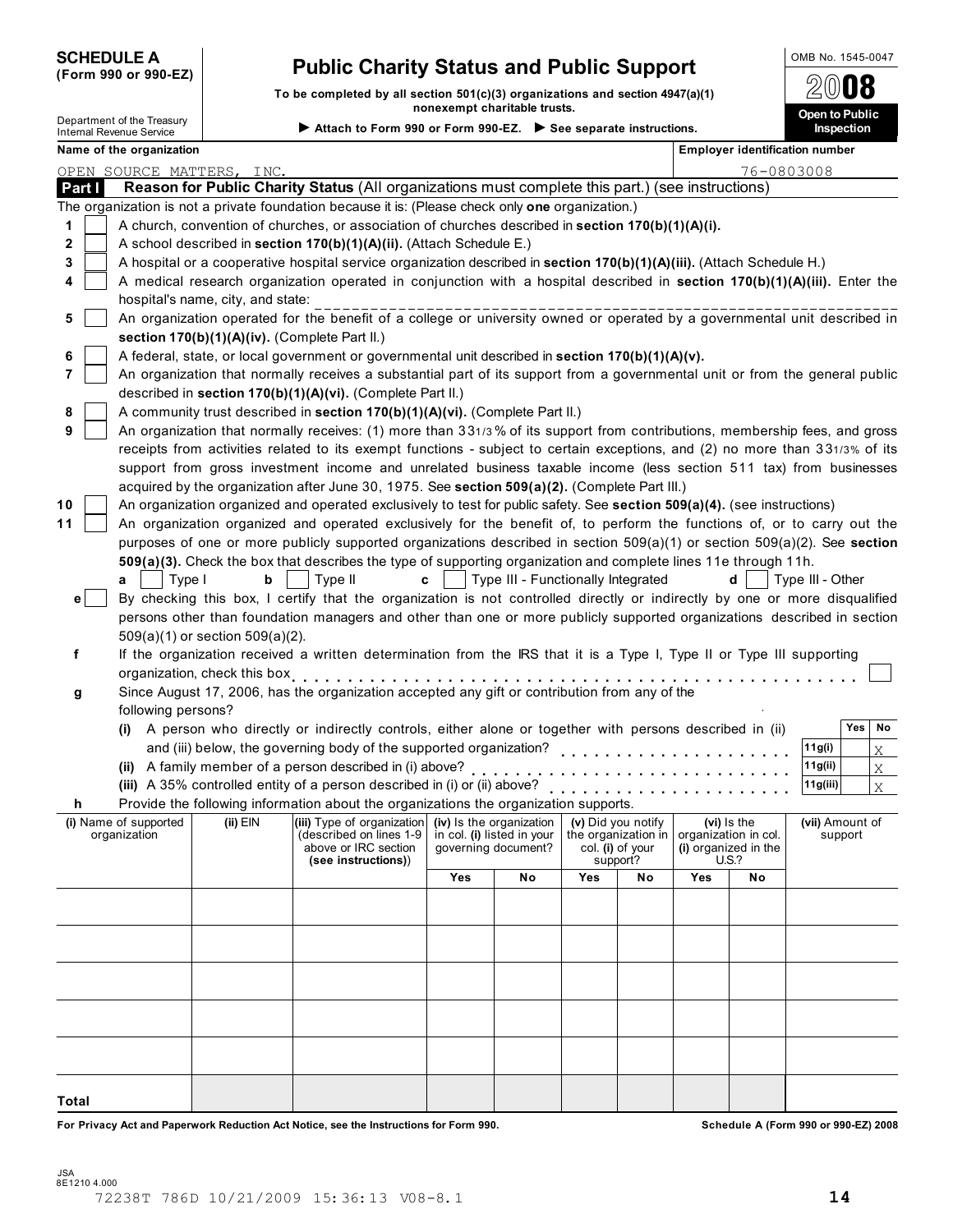|         | Schedule A (Form 990 or 990-EZ) 2008                                                           | Page |
|---------|------------------------------------------------------------------------------------------------|------|
| Part II | Support Schedule for Organizations Described in Sections 170(b)(1)(A)(iv) and 170(b)(1)(A)(vi) |      |

|--|

| <b>Part II</b> | Support Schedule for Organizations Described in Sections 170(b)(1)(A)(iv) and 170(b)(1)(A)(vi)<br>(Complete only if you checked the box on line 5, 7, or 8 of Part I.)                                                                                                                                             |          |            |          |            |          |           |
|----------------|--------------------------------------------------------------------------------------------------------------------------------------------------------------------------------------------------------------------------------------------------------------------------------------------------------------------|----------|------------|----------|------------|----------|-----------|
|                | <b>Section A. Public Support</b>                                                                                                                                                                                                                                                                                   |          |            |          |            |          |           |
|                | Calendar year (or fiscal year beginning in)                                                                                                                                                                                                                                                                        | (a) 2004 | (b) 2005   | (c) 2006 | $(d)$ 2007 | (e) 2008 | (f) Total |
| 1.             | Gifts, grants, contributions, and<br>membership fees received. (Do not<br>include any "unusual grants.")                                                                                                                                                                                                           |          |            |          |            |          |           |
| 2              | Tax revenues levied for the organization's<br>benefit and either paid to or expended on<br>its behalf entering the contract of the set of the set of the set of the set of the set of the set of the set o                                                                                                         |          |            |          |            |          |           |
| 3              | The value of services or facilities<br>furnished by a governmental unit to the<br>organization without charge                                                                                                                                                                                                      |          |            |          |            |          |           |
| 4              | Total. Add lines 1-3                                                                                                                                                                                                                                                                                               |          |            |          |            |          |           |
| 5              | The portion of total contributions by each                                                                                                                                                                                                                                                                         |          |            |          |            |          |           |
|                | person (other than a governmental unit or                                                                                                                                                                                                                                                                          |          |            |          |            |          |           |
|                | publicly supported organization) included                                                                                                                                                                                                                                                                          |          |            |          |            |          |           |
|                | on line 1 that exceeds 2% of the amount                                                                                                                                                                                                                                                                            |          |            |          |            |          |           |
|                | shown on line 11, column (f)                                                                                                                                                                                                                                                                                       |          |            |          |            |          |           |
| 6              | Public support. Subtract line 5 from line 4.                                                                                                                                                                                                                                                                       |          |            |          |            |          |           |
|                | <b>Section B. Total Support</b>                                                                                                                                                                                                                                                                                    |          |            |          |            |          |           |
|                | Calendar year (or fiscal year beginning in)                                                                                                                                                                                                                                                                        | (a) 2004 | (b) $2005$ | (c) 2006 | $(d)$ 2007 | (e) 2008 | (f) Total |
| 7<br>8         | Amounts from line 4<br>Gross income from interest, dividends.<br>payments received on securities loans,<br>rents, royalties and income from similar<br>sources                                                                                                                                                     |          |            |          |            |          |           |
| 9              | Net income from unrelated business<br>activities, whether or not the business is<br>regularly carried on the contract of the contract of the contract of the contract of the contract of the control of the contract of the contract of the contract of the contract of the contract of the contract of the contra |          |            |          |            |          |           |
| 10             | Other income. Do not include gain or<br>loss from the sale of capital assets<br>(Explain in Part IV.)                                                                                                                                                                                                              |          |            |          |            |          |           |
| 11             | Total support. Add lines 7 through 10                                                                                                                                                                                                                                                                              |          |            |          |            |          |           |
| 12             |                                                                                                                                                                                                                                                                                                                    |          |            |          |            | 12       |           |
| 13             | First five years. If the Form 990 is for the organization's first, second, third, fourth, or fifth tax year as a 501(c)(3)                                                                                                                                                                                         |          |            |          |            |          |           |
|                |                                                                                                                                                                                                                                                                                                                    |          |            |          |            |          |           |
|                | <b>Section C. Computation of Public Support Percentage</b>                                                                                                                                                                                                                                                         |          |            |          |            |          |           |
|                | 14 Public support percentage for 2008 (line 6, column (f) divided by line 11, column (f) $\ldots \ldots \ldots$                                                                                                                                                                                                    |          |            |          |            |          | $\%$      |
| 15             | Public support percentage from 2007 Schedule A, Part IV-A, line 26f15                                                                                                                                                                                                                                              |          |            |          |            |          | %         |
|                | 16a 33 1/3% support test - 2008. If the organization did not check the box on line 13, and line 14 is 33 1/3% or more, check this box                                                                                                                                                                              |          |            |          |            |          |           |
|                |                                                                                                                                                                                                                                                                                                                    |          |            |          |            |          |           |
|                | b 33 1/3% support test - 2007. If the organization did not check a box on line 13 or 16a, and line 15 is 33 1/3% or more, check this                                                                                                                                                                               |          |            |          |            |          |           |
|                | box and stop here. The organization qualifies as a publicly supported organization $\ldots \ldots \ldots \ldots \ldots \ldots$                                                                                                                                                                                     |          |            |          |            |          |           |
|                | 17a 10%-facts-and-circumstances test - 2008. If the organization did not check a box on line 13, 16a or 16b, and line 14                                                                                                                                                                                           |          |            |          |            |          |           |
|                | is 10% or more, and if the organization meets the "fact-and-circumstances" test, check this box and stop here. Explain                                                                                                                                                                                             |          |            |          |            |          |           |
|                | in Part IV how the organization meets the "facts and circumstances" test. The organization qualifies as a publicly supported                                                                                                                                                                                       |          |            |          |            |          |           |
|                |                                                                                                                                                                                                                                                                                                                    |          |            |          |            |          |           |
|                | b 10%-facts-and-circumstances test - 2007. If the organization did not check a box on line 13, 16a, 16b, or 17a, and line                                                                                                                                                                                          |          |            |          |            |          |           |
|                | 15 is 10% or more, and if the organization meets the "facts and circumstances" test, check this box and stop here.                                                                                                                                                                                                 |          |            |          |            |          |           |
|                | Explain in Part IV how the organzation meets the "facts-and-circumstances"" test. The organization qualifies as a publicly                                                                                                                                                                                         |          |            |          |            |          |           |
|                |                                                                                                                                                                                                                                                                                                                    |          |            |          |            |          |           |
| 18             | Private foundation. If the organization did not check a box on line 13, 16a, 16b, 17a, or 17b, check this box and see                                                                                                                                                                                              |          |            |          |            |          |           |
|                |                                                                                                                                                                                                                                                                                                                    |          |            |          |            |          |           |

**Schedule A (Form 990 or 990-EZ) 2008**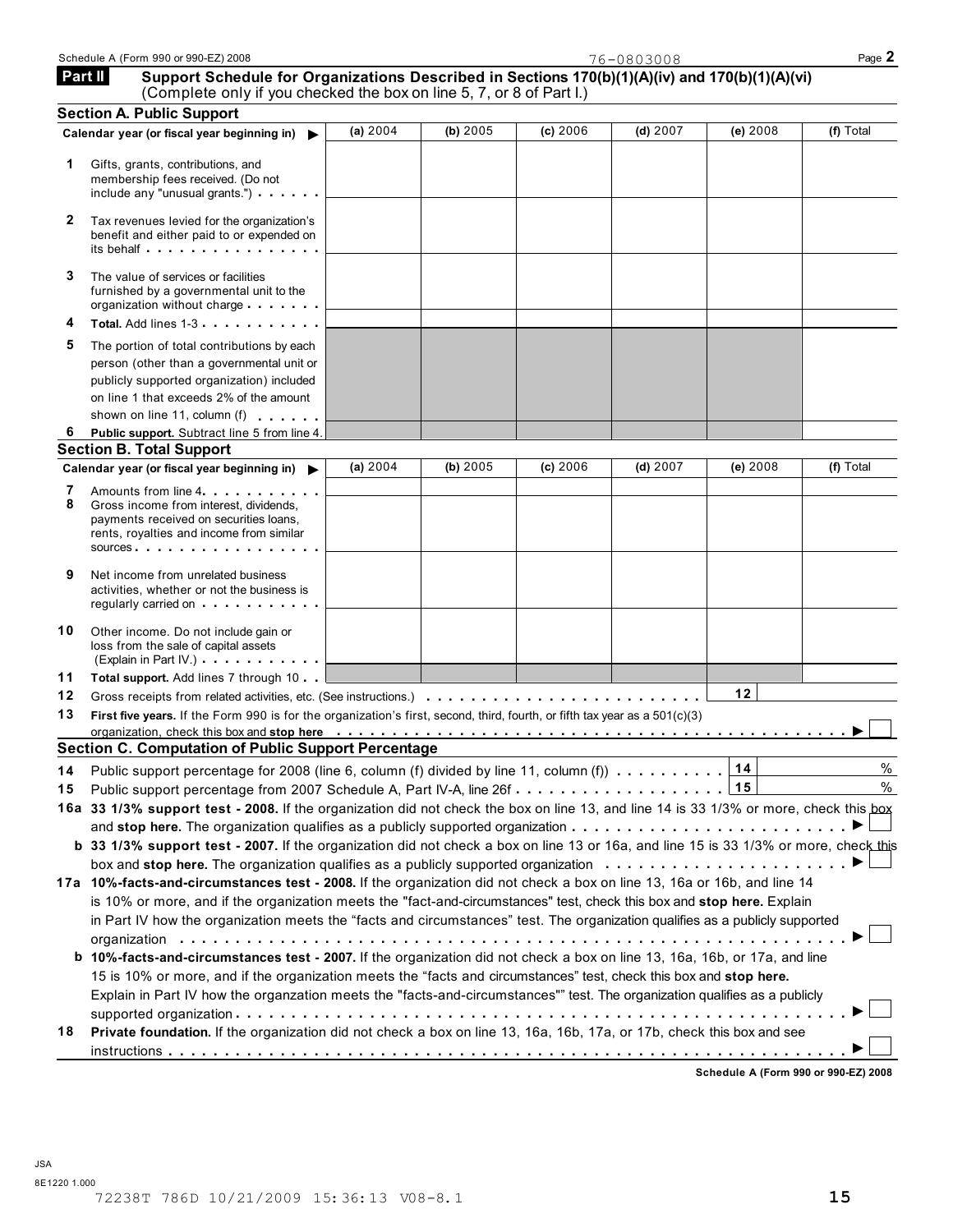**Part III** Support Schedule for Organizations Described in Section 509(a)(2)

|              | <b>Section A. Public Support</b><br>Calendar year (or fiscal year beginning in) ▶                                                                                                                                                                           | (a) 2004                                                                                                                                                                                                                                   | (b) 2005 | (c) 2006 | (d) $2007$                                                                                                                         | (e) 2008 | (f) Total |  |
|--------------|-------------------------------------------------------------------------------------------------------------------------------------------------------------------------------------------------------------------------------------------------------------|--------------------------------------------------------------------------------------------------------------------------------------------------------------------------------------------------------------------------------------------|----------|----------|------------------------------------------------------------------------------------------------------------------------------------|----------|-----------|--|
| $\mathbf 1$  | Gifts,<br>grants,<br>contributions,<br>and                                                                                                                                                                                                                  |                                                                                                                                                                                                                                            |          |          |                                                                                                                                    |          |           |  |
|              | membership fees received. (Do not include                                                                                                                                                                                                                   |                                                                                                                                                                                                                                            |          |          |                                                                                                                                    |          |           |  |
|              | any "unusual grants.")                                                                                                                                                                                                                                      |                                                                                                                                                                                                                                            |          |          |                                                                                                                                    |          |           |  |
| $\mathbf{2}$ | Gross receipts from admissions, merchandise                                                                                                                                                                                                                 |                                                                                                                                                                                                                                            |          |          |                                                                                                                                    |          |           |  |
|              | sold or services performed, or facilities                                                                                                                                                                                                                   |                                                                                                                                                                                                                                            |          |          |                                                                                                                                    |          |           |  |
|              | furnished in any activity that is related to the                                                                                                                                                                                                            |                                                                                                                                                                                                                                            |          |          |                                                                                                                                    |          |           |  |
|              | organization's tax-exempt purpose                                                                                                                                                                                                                           |                                                                                                                                                                                                                                            |          |          |                                                                                                                                    |          |           |  |
| 3            | Gross receipts from activities that are not an                                                                                                                                                                                                              |                                                                                                                                                                                                                                            |          |          |                                                                                                                                    |          |           |  |
|              | unrelated trade or business under section 513                                                                                                                                                                                                               |                                                                                                                                                                                                                                            |          |          |                                                                                                                                    |          |           |  |
|              | Tax revenues levied for the organization's                                                                                                                                                                                                                  |                                                                                                                                                                                                                                            |          |          |                                                                                                                                    |          |           |  |
| 4            |                                                                                                                                                                                                                                                             |                                                                                                                                                                                                                                            |          |          |                                                                                                                                    |          |           |  |
|              | benefit and either paid to or expended on<br>its behalf entertainment and the set of the set of the set of the set of the set of the set of the set of the                                                                                                  |                                                                                                                                                                                                                                            |          |          |                                                                                                                                    |          |           |  |
| 5            | The value of services or facilities                                                                                                                                                                                                                         |                                                                                                                                                                                                                                            |          |          |                                                                                                                                    |          |           |  |
|              | furnished by a governmental unit to the                                                                                                                                                                                                                     |                                                                                                                                                                                                                                            |          |          |                                                                                                                                    |          |           |  |
|              | organization without charge                                                                                                                                                                                                                                 |                                                                                                                                                                                                                                            |          |          |                                                                                                                                    |          |           |  |
| 6            |                                                                                                                                                                                                                                                             |                                                                                                                                                                                                                                            |          |          |                                                                                                                                    |          |           |  |
|              | 7a Amounts included on lines 1, 2, and 3                                                                                                                                                                                                                    |                                                                                                                                                                                                                                            |          |          |                                                                                                                                    |          |           |  |
|              | received from disqualified persons                                                                                                                                                                                                                          |                                                                                                                                                                                                                                            |          |          |                                                                                                                                    |          |           |  |
|              | <b>b</b> Amounts included on lines 2 and 3<br>received from other than disqualified<br>persons that exceed the greater of 1% of<br>the total of lines 9, 10c, 11, and 12 for the                                                                            |                                                                                                                                                                                                                                            |          |          |                                                                                                                                    |          |           |  |
|              | year or $$5,000$<br>c Add lines 7a and 7b                                                                                                                                                                                                                   |                                                                                                                                                                                                                                            |          |          |                                                                                                                                    |          |           |  |
| 8            | <b>Public support</b> (Subtract line 7c from                                                                                                                                                                                                                |                                                                                                                                                                                                                                            |          |          |                                                                                                                                    |          |           |  |
|              | $line 6.)$                                                                                                                                                                                                                                                  |                                                                                                                                                                                                                                            |          |          |                                                                                                                                    |          |           |  |
|              | <b>Section B. Total Support</b>                                                                                                                                                                                                                             |                                                                                                                                                                                                                                            |          |          |                                                                                                                                    |          |           |  |
|              | Calendar year (or fiscal year beginning in)                                                                                                                                                                                                                 | (a) $2004$                                                                                                                                                                                                                                 | (b) 2005 | (c) 2006 | (d) $2007$                                                                                                                         | (e) 2008 | (f) Total |  |
| 9            | Amounts from line 6                                                                                                                                                                                                                                         |                                                                                                                                                                                                                                            |          |          |                                                                                                                                    |          |           |  |
|              | 10a Gross income from interest, dividends,<br>payments received on securities loans,<br>rents, royalties and income from similar<br>sources                                                                                                                 |                                                                                                                                                                                                                                            |          |          |                                                                                                                                    |          |           |  |
|              | <b>b</b> Unrelated business taxable income (less                                                                                                                                                                                                            |                                                                                                                                                                                                                                            |          |          |                                                                                                                                    |          |           |  |
|              | section 511 taxes) from businesses                                                                                                                                                                                                                          |                                                                                                                                                                                                                                            |          |          |                                                                                                                                    |          |           |  |
|              | acquired after June 30, 1975                                                                                                                                                                                                                                |                                                                                                                                                                                                                                            |          |          |                                                                                                                                    |          |           |  |
|              | c Add lines 10a and 10b                                                                                                                                                                                                                                     |                                                                                                                                                                                                                                            |          |          |                                                                                                                                    |          |           |  |
|              | Net income from unrelated business<br>activities not included in line 10b,<br>whether or not the business is regularly                                                                                                                                      |                                                                                                                                                                                                                                            |          |          |                                                                                                                                    |          |           |  |
|              | carried on experience and the set of the set of the set of the set of the set of the set of the set of the set of the set of the set of the set of the set of the set of the set of the set of the set of the set of the set o                              |                                                                                                                                                                                                                                            |          |          |                                                                                                                                    |          |           |  |
| 12           | Other income. Do not include gain or                                                                                                                                                                                                                        |                                                                                                                                                                                                                                            |          |          |                                                                                                                                    |          |           |  |
|              | loss from the sale of capital assets                                                                                                                                                                                                                        |                                                                                                                                                                                                                                            |          |          |                                                                                                                                    |          |           |  |
|              | (Explain in Part IV.)                                                                                                                                                                                                                                       |                                                                                                                                                                                                                                            |          |          |                                                                                                                                    |          |           |  |
| 13           | Total support. (Add lines 9, 10c, 11,                                                                                                                                                                                                                       |                                                                                                                                                                                                                                            |          |          |                                                                                                                                    |          |           |  |
|              | and $12.$ ) $\ldots$ $\ldots$ $\ldots$ $\ldots$ $\ldots$                                                                                                                                                                                                    |                                                                                                                                                                                                                                            |          |          |                                                                                                                                    |          |           |  |
| 14           | First five years. If the Form 990 is for the organization's first, second, third, fourth, or fifth tax year as a section 501(c)(3)                                                                                                                          |                                                                                                                                                                                                                                            |          |          |                                                                                                                                    |          |           |  |
|              | organization, check this box and stop here entitled as a series of the content of the series of the series of $\blacktriangleright$                                                                                                                         |                                                                                                                                                                                                                                            |          |          |                                                                                                                                    |          |           |  |
|              | Section C. Computation of Public Support Percentage                                                                                                                                                                                                         |                                                                                                                                                                                                                                            |          |          |                                                                                                                                    |          |           |  |
| 15           | Public support percentage for 2008 (line 8, column (f) divided by line 13, column (f))<br>[11] reading for the 13, column (f) $\frac{1}{2}$ and $\frac{1}{2}$ and $\frac{1}{2}$ and $\frac{1}{2}$ and $\frac{1}{2}$ and $\frac{1}{2}$ and $\frac{1}{2}$ and |                                                                                                                                                                                                                                            |          |          |                                                                                                                                    | 15       | %         |  |
|              |                                                                                                                                                                                                                                                             |                                                                                                                                                                                                                                            |          |          |                                                                                                                                    | 16       | ℅         |  |
| 16           | Section D. Computation of Investment Income Percentage                                                                                                                                                                                                      |                                                                                                                                                                                                                                            |          |          |                                                                                                                                    |          |           |  |
|              |                                                                                                                                                                                                                                                             |                                                                                                                                                                                                                                            |          |          |                                                                                                                                    | 17       | $\%$      |  |
| 17           | Investment income percentage for 2008 (line 10c, column (f) divided by line 13, column (f))                                                                                                                                                                 | Investment income percentage from 2007 Schedule A, Part IV-A, line 27h [10] was the case of the case of the case of the case of the case of the case of the case of the case of the case of the case of the case of the case o<br>18<br>18 |          |          |                                                                                                                                    | $\%$     |           |  |
|              |                                                                                                                                                                                                                                                             |                                                                                                                                                                                                                                            |          |          | 19a 33 1/3% support tests - 2008. If the organization did not check the box on line 14, and line 15 is more than 33 1/3%, and line |          |           |  |
|              |                                                                                                                                                                                                                                                             |                                                                                                                                                                                                                                            |          |          |                                                                                                                                    |          |           |  |
|              | 17 is not more than 33 1/3 %, check this box and stop here. The organization qualifies as a publicly supported organization                                                                                                                                 |                                                                                                                                                                                                                                            |          |          |                                                                                                                                    |          |           |  |
|              | b 33 1/3% support tests - 2007. If the organization did not check a box on line 14 or line 19a, and line 16 is more than 33 1/3%, and                                                                                                                       |                                                                                                                                                                                                                                            |          |          |                                                                                                                                    |          |           |  |
|              | line 18 is not more than 33 1/3 %, check this box and stop here. The organization qualifies as a publicly supported organization                                                                                                                            |                                                                                                                                                                                                                                            |          |          |                                                                                                                                    |          |           |  |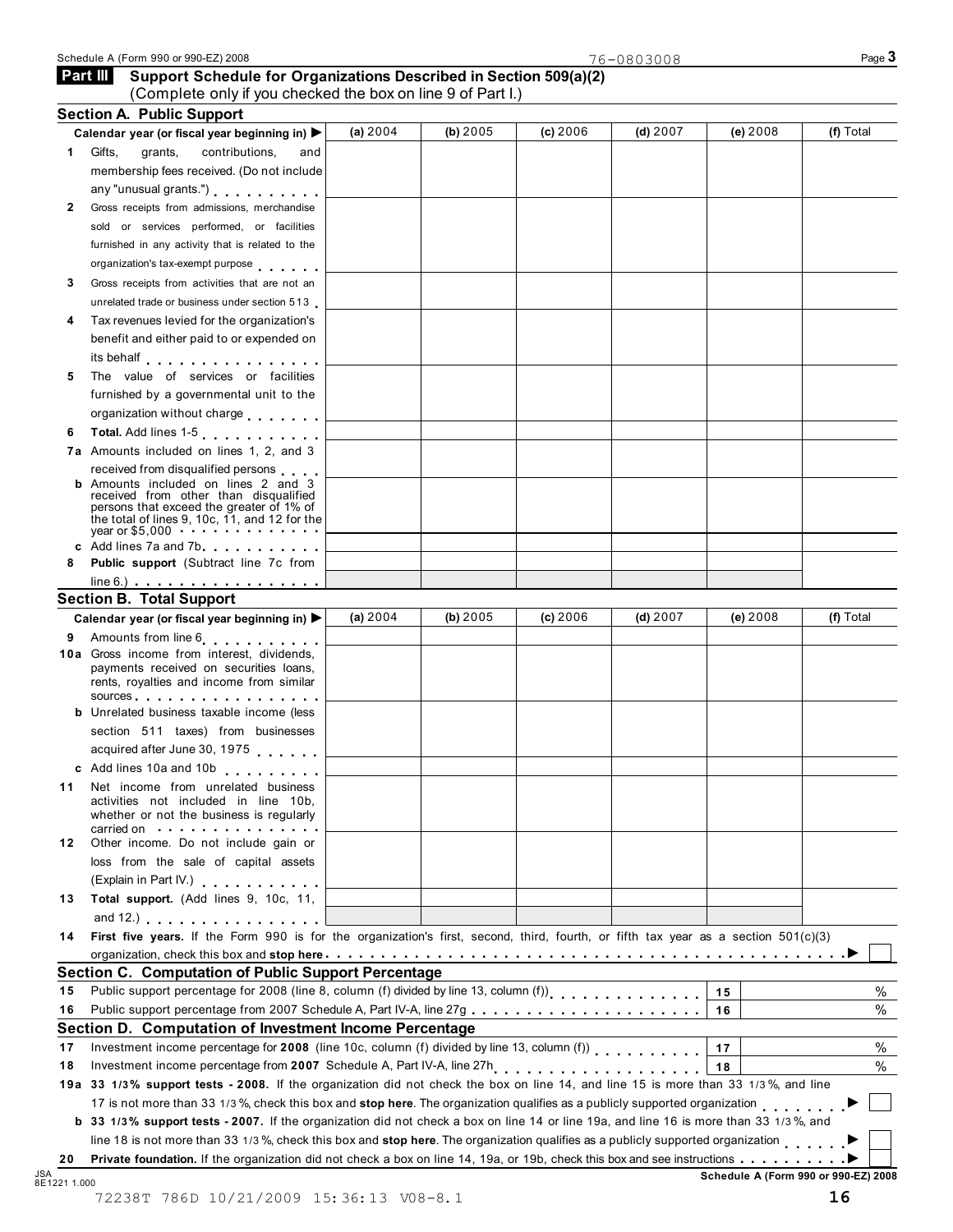|  |  |  | Part IV Supplemental Information. Complete this part to provide the explanation required by Part II, line 10;<br>Part II, line 17a or 17b; or Part III, line 12. Provide any other additional information. (see instructions) |  |
|--|--|--|-------------------------------------------------------------------------------------------------------------------------------------------------------------------------------------------------------------------------------|--|
|  |  |  |                                                                                                                                                                                                                               |  |
|  |  |  |                                                                                                                                                                                                                               |  |
|  |  |  |                                                                                                                                                                                                                               |  |
|  |  |  |                                                                                                                                                                                                                               |  |
|  |  |  |                                                                                                                                                                                                                               |  |
|  |  |  |                                                                                                                                                                                                                               |  |
|  |  |  |                                                                                                                                                                                                                               |  |
|  |  |  |                                                                                                                                                                                                                               |  |
|  |  |  |                                                                                                                                                                                                                               |  |
|  |  |  |                                                                                                                                                                                                                               |  |
|  |  |  |                                                                                                                                                                                                                               |  |
|  |  |  |                                                                                                                                                                                                                               |  |
|  |  |  |                                                                                                                                                                                                                               |  |
|  |  |  |                                                                                                                                                                                                                               |  |
|  |  |  |                                                                                                                                                                                                                               |  |
|  |  |  |                                                                                                                                                                                                                               |  |
|  |  |  |                                                                                                                                                                                                                               |  |
|  |  |  |                                                                                                                                                                                                                               |  |
|  |  |  |                                                                                                                                                                                                                               |  |
|  |  |  |                                                                                                                                                                                                                               |  |
|  |  |  |                                                                                                                                                                                                                               |  |
|  |  |  |                                                                                                                                                                                                                               |  |
|  |  |  |                                                                                                                                                                                                                               |  |
|  |  |  |                                                                                                                                                                                                                               |  |
|  |  |  |                                                                                                                                                                                                                               |  |
|  |  |  |                                                                                                                                                                                                                               |  |
|  |  |  |                                                                                                                                                                                                                               |  |
|  |  |  |                                                                                                                                                                                                                               |  |
|  |  |  |                                                                                                                                                                                                                               |  |

8E1222 1.000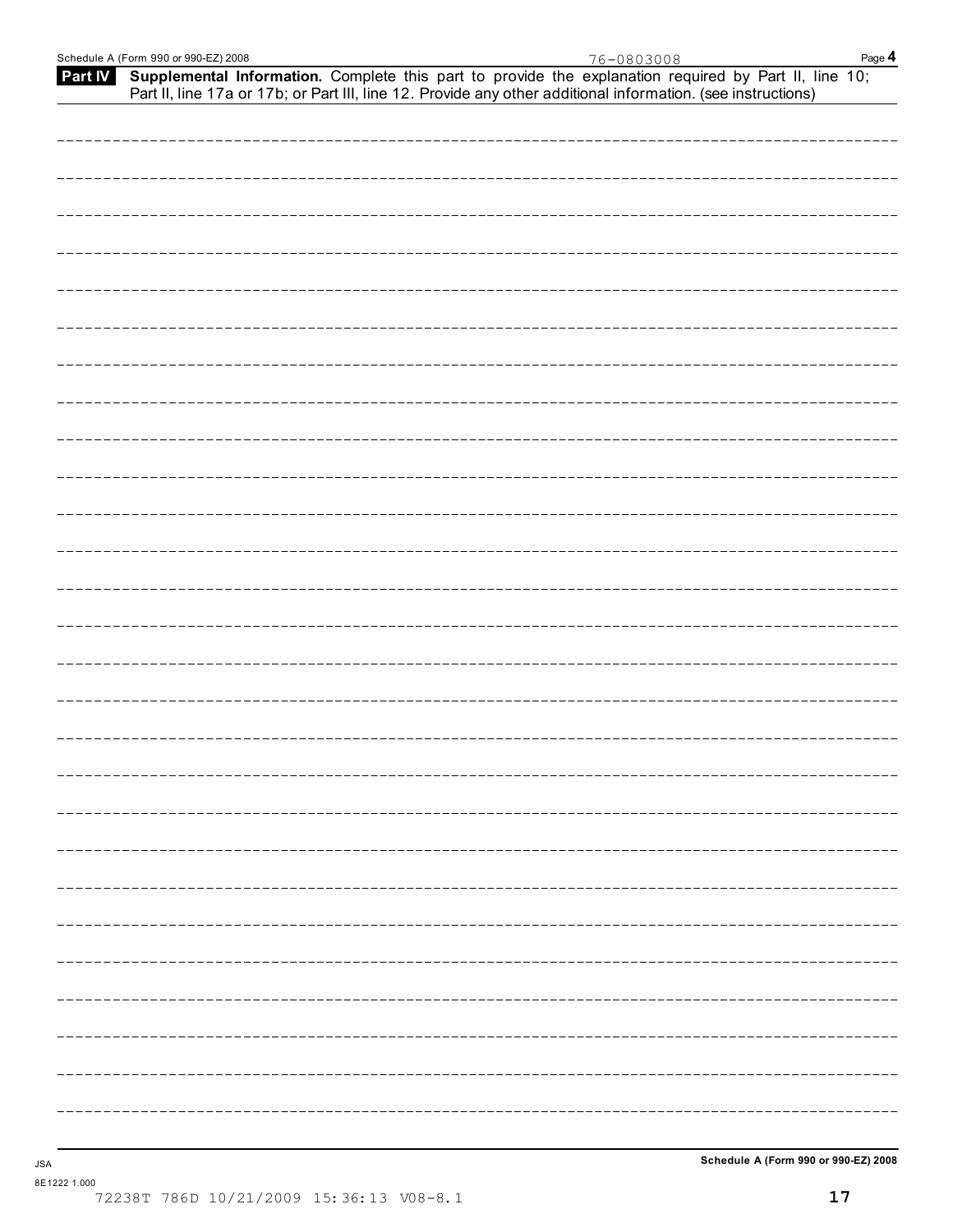| <b>SCHEDULE D</b> |  |
|-------------------|--|
| (Form 990)        |  |

### **SCHEDULE D OMB No. 1545-0047 (Form 990) Supplemental Financial Statements**

**Attach to Form 990. To be completed by organizations that**<br> **Department of the Treasury** Internal Revenue Service **Inspection**<br>Internal Revenue Service **Inspection** 

|        | Name of the organization                                                                                                                                                                                                       |                         | <b>Employer identification number</b>                 |
|--------|--------------------------------------------------------------------------------------------------------------------------------------------------------------------------------------------------------------------------------|-------------------------|-------------------------------------------------------|
|        | OPEN SOURCE MATTERS, INC.                                                                                                                                                                                                      |                         | 76-0803008                                            |
| Part I | Organizations Maintaining Donor Advised Funds or Other Similar Funds or Accounts. Complete if<br>the organization answered "Yes" to Form 990, Part IV, line 6.                                                                 |                         |                                                       |
|        |                                                                                                                                                                                                                                | (a) Donor advised funds | (b) Funds and other accounts                          |
| 1      | Total number at end of year example.                                                                                                                                                                                           |                         |                                                       |
| 2      | Aggregate contributions to (during year)                                                                                                                                                                                       |                         |                                                       |
| 3      | Aggregate grants from (during year)                                                                                                                                                                                            |                         |                                                       |
| 4      | Aggregate value at end of year example.                                                                                                                                                                                        |                         |                                                       |
| 5      | Did the organization inform all donors and donor advisors in writing that the assets held in donor advised                                                                                                                     |                         |                                                       |
|        | funds are the organization's property, subject to the organization's exclusive legal control? $\Box$ Yes                                                                                                                       |                         | <b>No</b>                                             |
| 6      | Did the organization inform all grantees, donors, and donor advisors in writing that grant funds may be                                                                                                                        |                         |                                                       |
|        | used only for charitable purposes and not for the benefit of the donor or donor advisor or other                                                                                                                               |                         |                                                       |
|        |                                                                                                                                                                                                                                |                         | Yes<br>No                                             |
|        | Conservation Easements. Complete if the organization answered "Yes" to Form 990, Part IV, line 7.<br>Part II                                                                                                                   |                         |                                                       |
| 1      | Purpose(s) of conservation easements held by the organization (check all that apply).                                                                                                                                          |                         |                                                       |
|        | Preservation of land for public use (e.g., recreation or pleasure)                                                                                                                                                             |                         | Preservation of an historically importantly land area |
|        | Protection of natural habitat                                                                                                                                                                                                  |                         | Preservation of certified historic structure          |
|        | Preservation of open space                                                                                                                                                                                                     |                         |                                                       |
| 2      | Complete lines 2a-2d if the organization held a qualified conservation contribution in the form of a conservation easement                                                                                                     |                         |                                                       |
|        | on the last day of the tax year.                                                                                                                                                                                               |                         |                                                       |
|        |                                                                                                                                                                                                                                |                         | Held at the End of the Year                           |
| а      | Total number of conservation easements                                                                                                                                                                                         |                         | 2a                                                    |
| b      |                                                                                                                                                                                                                                |                         | 2 b                                                   |
| c      | Number of conservation easements on a certified historic structure included in (a) $\dots$                                                                                                                                     |                         | 2c                                                    |
| d      | Number of conservation easements included in (c) acquired after $8/17/06$                                                                                                                                                      |                         | 2d                                                    |
| 3      | Number of conservation easements modified, transferred, released, extinguished, or terminated by the organization during                                                                                                       |                         |                                                       |
|        |                                                                                                                                                                                                                                |                         |                                                       |
| 4      | Number of states where property subject to conservation easement is located $\blacktriangleright$ _____                                                                                                                        |                         |                                                       |
| 5      | Does the organization have a written policy regarding the periodic monitoring, inspection, violations, and                                                                                                                     |                         |                                                       |
|        |                                                                                                                                                                                                                                |                         | <b>No</b>                                             |
| 6      |                                                                                                                                                                                                                                |                         |                                                       |
| 7      | Amount of expenses incurred in monitoring, inspecting, and enforcing easements during the year $\triangleright$ \$                                                                                                             |                         |                                                       |
| 8      | Does each conservation easement reported on line 2(d) above satisfy the requirements of section                                                                                                                                |                         |                                                       |
|        |                                                                                                                                                                                                                                |                         | Yes<br><b>No</b>                                      |
| 9      | In Part XIV, describe how the organization reports conservation easements in its revenue and expense statement, and                                                                                                            |                         |                                                       |
|        | balance sheet, and include, if applicable, the text of the footnote to the organization's financial statements that describes                                                                                                  |                         |                                                       |
|        | the organization's accounting for conservation easements.<br>Part III<br>Organizations Maintaining Collections of Art, Historical Treasures, or Other Similar Assets.                                                          |                         |                                                       |
|        | Complete if the organization answered "Yes" to Form 990, Part IV, line 8.                                                                                                                                                      |                         |                                                       |
| 1a     |                                                                                                                                                                                                                                |                         |                                                       |
|        | If the organization elected, as permitted under SFAS 116, not to report in its revenue statement and balance sheet works of art, historical treasures, or other similar assets held for public exhibition, education, or resea |                         |                                                       |
|        |                                                                                                                                                                                                                                |                         |                                                       |
| b      | If the organization elected, as permitted under SFAS 116, to report in its revenue statement and balance sheet works of art,                                                                                                   |                         |                                                       |
|        | historical treasures, or other similar assets held for public exhibition, education, or research in furtherance of public service,<br>provide the following amounts relating to these items:                                   |                         |                                                       |
|        |                                                                                                                                                                                                                                |                         |                                                       |
|        | (ii) Assets included in Form 990, Part X $\dots\dots\dots\dots\dots\dots\dots\dots\dots\dots\dots\dots\dots$                                                                                                                   |                         |                                                       |
| 2      | If the organization received or held works of art, historical treasures, or other similar assets for financial gain, provide the                                                                                               |                         |                                                       |
|        | following amounts required to be reported under SFAS 116 relating to these items:                                                                                                                                              |                         |                                                       |
| а      | Revenues included in Form 990, Part VIII, line 1 $\dots \dots \dots \dots \dots \dots \dots \dots \dots \dots \dots \bullet \$                                                                                                 |                         |                                                       |
| b      | Assets included in Form 990, Part $X_1, \ldots, X_n, \ldots, X_n, \ldots, X_n, \ldots, \ldots, \ldots, \ldots, \ldots, \blacktriangleright \$                                                                                  |                         |                                                       |
|        |                                                                                                                                                                                                                                |                         |                                                       |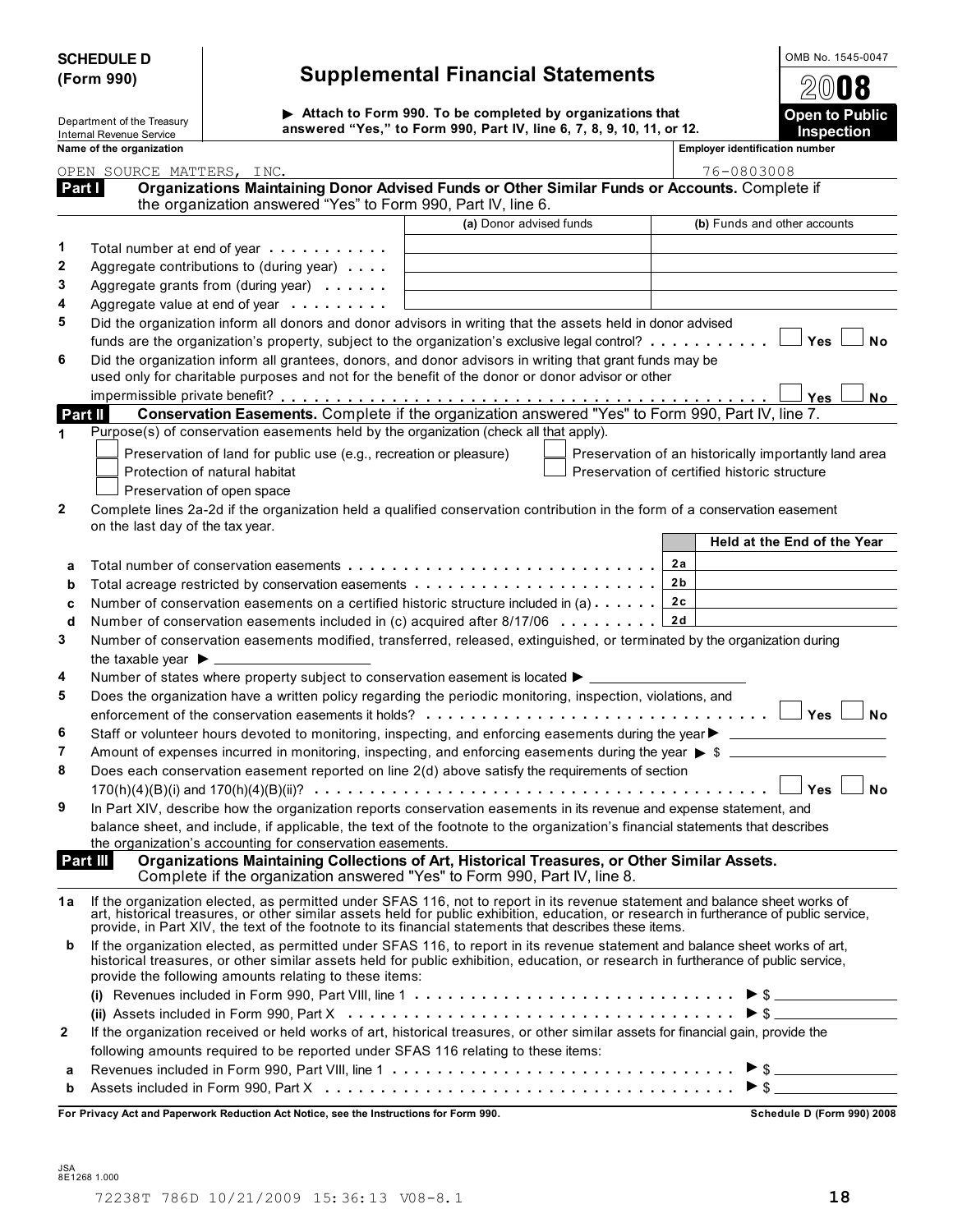|          | Schedule D (Form 990) 2008                                                                                                                                                                                                     |                  |                                         |                                    | 76-0803008                            | Page 2              |
|----------|--------------------------------------------------------------------------------------------------------------------------------------------------------------------------------------------------------------------------------|------------------|-----------------------------------------|------------------------------------|---------------------------------------|---------------------|
| Part III | Organizations Maintaining Collections of Art, Historical Treasures, or Other Similar Assets (continued)                                                                                                                        |                  |                                         |                                    |                                       |                     |
| 3        | Using the organization's accession and other records, check any of the following that are a significant use of its collection<br>items (check all that apply):                                                                 |                  |                                         |                                    |                                       |                     |
| а        | Public exhibition                                                                                                                                                                                                              |                  |                                         | Loan or exchange programs          |                                       |                     |
| b        | Scholarly research                                                                                                                                                                                                             |                  | е                                       | Other                              |                                       |                     |
|          |                                                                                                                                                                                                                                |                  |                                         |                                    | <u> 1989 - Jan Barbara III, martx</u> |                     |
| c        | Preservation for future generations                                                                                                                                                                                            |                  |                                         |                                    |                                       |                     |
|          | Provide a description of the organization's collections and explain how they further the organization's exempt purpose in<br>Part XIV.                                                                                         |                  |                                         |                                    |                                       |                     |
| 5        | During the year, did the organization solicit or receive donations of art, historical treasures, or other similar                                                                                                              |                  |                                         |                                    |                                       |                     |
|          | assets to be sold to raise funds rather than to be maintained as part of the organization's collection?                                                                                                                        |                  |                                         |                                    |                                       | Yes<br><b>No</b>    |
|          | Trust, Escrow and Custodial Arrangements. Complete if organization answered "Yes" to Form 990,<br><b>Part IV</b><br>Part IV, line 9, or reported an amount on Form 990, Part X, line 21.                                       |                  |                                         |                                    |                                       |                     |
|          | 1a Is the organization an agent, trustee, custodian or other intermediary for contributions or other assets not                                                                                                                |                  |                                         |                                    |                                       | Yes<br>No           |
| b        | If "Yes," explain the arrangement in Part XIV and complete the following table:                                                                                                                                                |                  |                                         |                                    |                                       |                     |
|          |                                                                                                                                                                                                                                |                  |                                         |                                    | Amount                                |                     |
| c        | Beginning balance $\ldots \ldots \ldots \ldots \ldots \ldots \ldots \ldots \ldots \ldots \ldots$                                                                                                                               |                  |                                         |                                    |                                       |                     |
| a        |                                                                                                                                                                                                                                |                  |                                         | 1 <sub>d</sub>                     |                                       |                     |
|          |                                                                                                                                                                                                                                |                  |                                         |                                    |                                       |                     |
|          |                                                                                                                                                                                                                                |                  |                                         | 1e                                 |                                       |                     |
| f        |                                                                                                                                                                                                                                |                  |                                         | 1f                                 |                                       |                     |
| 2a       |                                                                                                                                                                                                                                |                  |                                         |                                    |                                       | No<br>Yes           |
|          | b If "Yes," explain the arrangement in Part XIV.                                                                                                                                                                               |                  |                                         |                                    |                                       |                     |
| Part V   | Endowment Funds. Complete if organization answered "Yes" to Form 990, Part IV, line 10.                                                                                                                                        |                  |                                         |                                    |                                       |                     |
|          |                                                                                                                                                                                                                                | (a) Current Year | (b) Prior year                          | (c) Two years back                 | (d) Three years back                  | (e) Four years back |
| 1а       | Beginning of year balance                                                                                                                                                                                                      |                  |                                         |                                    |                                       |                     |
| b        | Contributions                                                                                                                                                                                                                  |                  |                                         |                                    |                                       |                     |
|          | Investment earnings or losses                                                                                                                                                                                                  |                  |                                         |                                    |                                       |                     |
| d        | Grants or scholarships                                                                                                                                                                                                         |                  |                                         |                                    |                                       |                     |
|          | Other expenditures for facilities                                                                                                                                                                                              |                  |                                         |                                    |                                       |                     |
|          | and programs                                                                                                                                                                                                                   |                  |                                         |                                    |                                       |                     |
|          | f Administrative expenses                                                                                                                                                                                                      |                  |                                         |                                    |                                       |                     |
| g        | End of year balance                                                                                                                                                                                                            |                  |                                         |                                    |                                       |                     |
| 2        | Provide the estimated percentage of the year end balance held as:                                                                                                                                                              |                  |                                         |                                    |                                       |                     |
|          |                                                                                                                                                                                                                                |                  |                                         |                                    |                                       |                     |
| а        | Board designated or quasi-endowment $\blacktriangleright$                                                                                                                                                                      |                  | %                                       |                                    |                                       |                     |
|          | Permanent endowment ▶ 9%                                                                                                                                                                                                       |                  |                                         |                                    |                                       |                     |
| c        | Term endowment ▶                                                                                                                                                                                                               | $\frac{0}{0}$    |                                         |                                    |                                       |                     |
|          | 3a Are there endowment funds not in the possession of the organization that are held and administered for the                                                                                                                  |                  |                                         |                                    |                                       |                     |
|          | organization by:                                                                                                                                                                                                               |                  |                                         |                                    |                                       | Yes<br>No           |
|          |                                                                                                                                                                                                                                |                  |                                         |                                    |                                       | 3a(i)               |
|          |                                                                                                                                                                                                                                |                  |                                         |                                    |                                       | 3a(ii)              |
|          | If "Yes" to 3a(ii), are the related organizations listed as required on Schedule R?                                                                                                                                            |                  |                                         |                                    |                                       | 3b                  |
| 4        | Describe in Part XIV the intended uses of the organization's endowment funds.                                                                                                                                                  |                  |                                         |                                    |                                       |                     |
|          | Investments - Land, Buildings, and Equipment. See Form 990, Part X, line 10.<br><b>Part VI</b>                                                                                                                                 |                  |                                         |                                    |                                       |                     |
|          | Description of investment                                                                                                                                                                                                      |                  | (a) Cost or other basis<br>(investment) | (b) Cost or other<br>basis (other) | (c) Depreciation                      | (d) Book value      |
| 1a       |                                                                                                                                                                                                                                |                  |                                         |                                    |                                       |                     |
| b        | Buildings                                                                                                                                                                                                                      |                  |                                         |                                    |                                       |                     |
| c        | Leasehold improvements                                                                                                                                                                                                         |                  |                                         |                                    |                                       |                     |
| d        | Equipment explorer and the set of the set of the set of the set of the set of the set of the set of the set of the set of the set of the set of the set of the set of the set of the set of the set of the set of the set of t |                  |                                         |                                    |                                       |                     |
|          |                                                                                                                                                                                                                                |                  |                                         |                                    |                                       |                     |
|          | Total. Add lines 1a-1e. (Column (d) should equal Form 990, Part X, column (B), line 10(c).)                                                                                                                                    |                  |                                         |                                    |                                       |                     |
|          |                                                                                                                                                                                                                                |                  |                                         |                                    |                                       |                     |

**Schedule D (Form 990) 2008**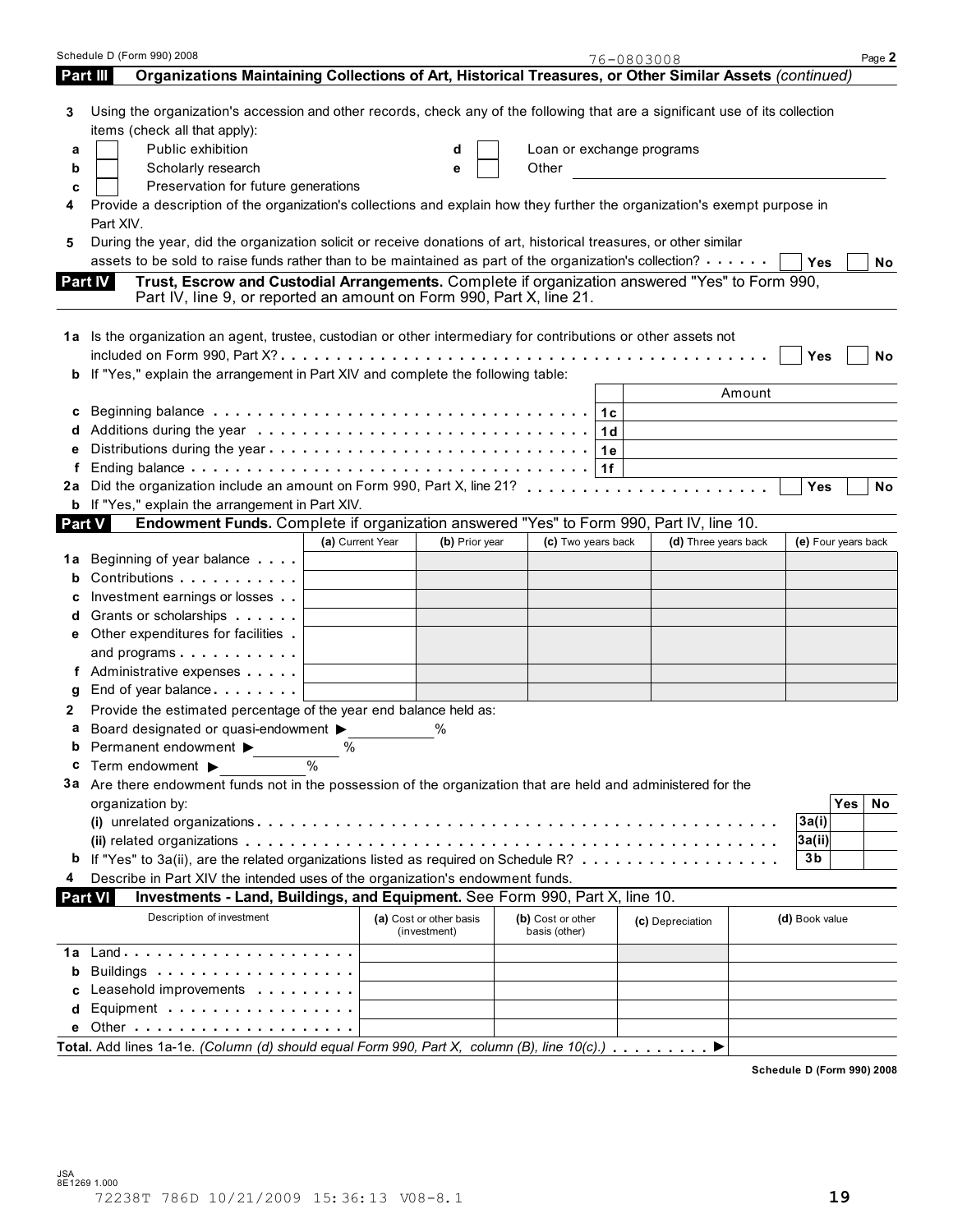| Investments - Other Securities. See Form 990, Part X, line 12.<br><b>Part VII</b> |                 |                                                              |                |
|-----------------------------------------------------------------------------------|-----------------|--------------------------------------------------------------|----------------|
| (a) Description of security or category<br>(including name of security)           | (b) Book value  | (c) Method of valuation:<br>Cost or end-of-year market value |                |
| Financial derivatives and other financial products                                |                 |                                                              |                |
| Closely-held equity interests                                                     |                 |                                                              |                |
| Other______________________________                                               |                 |                                                              |                |
|                                                                                   |                 |                                                              |                |
|                                                                                   |                 |                                                              |                |
|                                                                                   |                 |                                                              |                |
|                                                                                   |                 |                                                              |                |
|                                                                                   |                 |                                                              |                |
|                                                                                   |                 |                                                              |                |
|                                                                                   |                 |                                                              |                |
|                                                                                   |                 |                                                              |                |
|                                                                                   |                 |                                                              |                |
| Total. (Column (b) should equal Form 990, Part X, col. (B) line 12.)              | ▶               |                                                              |                |
| Investments - Program Related. See Form 990, Part X, line 13.<br><b>Part VIII</b> |                 |                                                              |                |
|                                                                                   | (b) Book value  |                                                              |                |
| (a) Description of investment type                                                |                 | (c) Method of valuation:<br>Cost or end-of-year market value |                |
|                                                                                   |                 |                                                              |                |
|                                                                                   |                 |                                                              |                |
|                                                                                   |                 |                                                              |                |
|                                                                                   |                 |                                                              |                |
|                                                                                   |                 |                                                              |                |
|                                                                                   |                 |                                                              |                |
|                                                                                   |                 |                                                              |                |
|                                                                                   |                 |                                                              |                |
|                                                                                   |                 |                                                              |                |
|                                                                                   |                 |                                                              |                |
|                                                                                   |                 |                                                              |                |
| Total. (Column (b) should equal Form 990, Part X, col. (B) line 13.)              | ▶               |                                                              |                |
| Other Assets. See Form 990, Part X, line 15.<br>Part IX                           |                 |                                                              |                |
|                                                                                   | (a) Description |                                                              | (b) Book value |
|                                                                                   |                 |                                                              |                |
|                                                                                   |                 |                                                              |                |
|                                                                                   |                 |                                                              |                |
|                                                                                   |                 |                                                              |                |
|                                                                                   |                 |                                                              |                |
|                                                                                   |                 |                                                              |                |
|                                                                                   |                 |                                                              |                |
|                                                                                   |                 |                                                              |                |
|                                                                                   |                 |                                                              |                |
|                                                                                   |                 |                                                              |                |
| Total. (Column (b) should equal Form 990, Part X, col. (B) line 15.)              |                 |                                                              |                |
| Other Liabilities. See Form 990, Part X, line 25.<br>Part X                       |                 |                                                              |                |
| (a) Description of liability                                                      | (b) Amount      |                                                              |                |
| Federal income taxes                                                              |                 |                                                              |                |
|                                                                                   |                 |                                                              |                |
|                                                                                   |                 |                                                              |                |
|                                                                                   |                 |                                                              |                |

| Total. (Column (b) should equal Form 990, Part X, col. (B) line 25.) |  |
|----------------------------------------------------------------------|--|

In Part XIV, provide the text of the footnote to the organization's financial statements that reports the organization's liability for uncertain tax positions under FIN 48.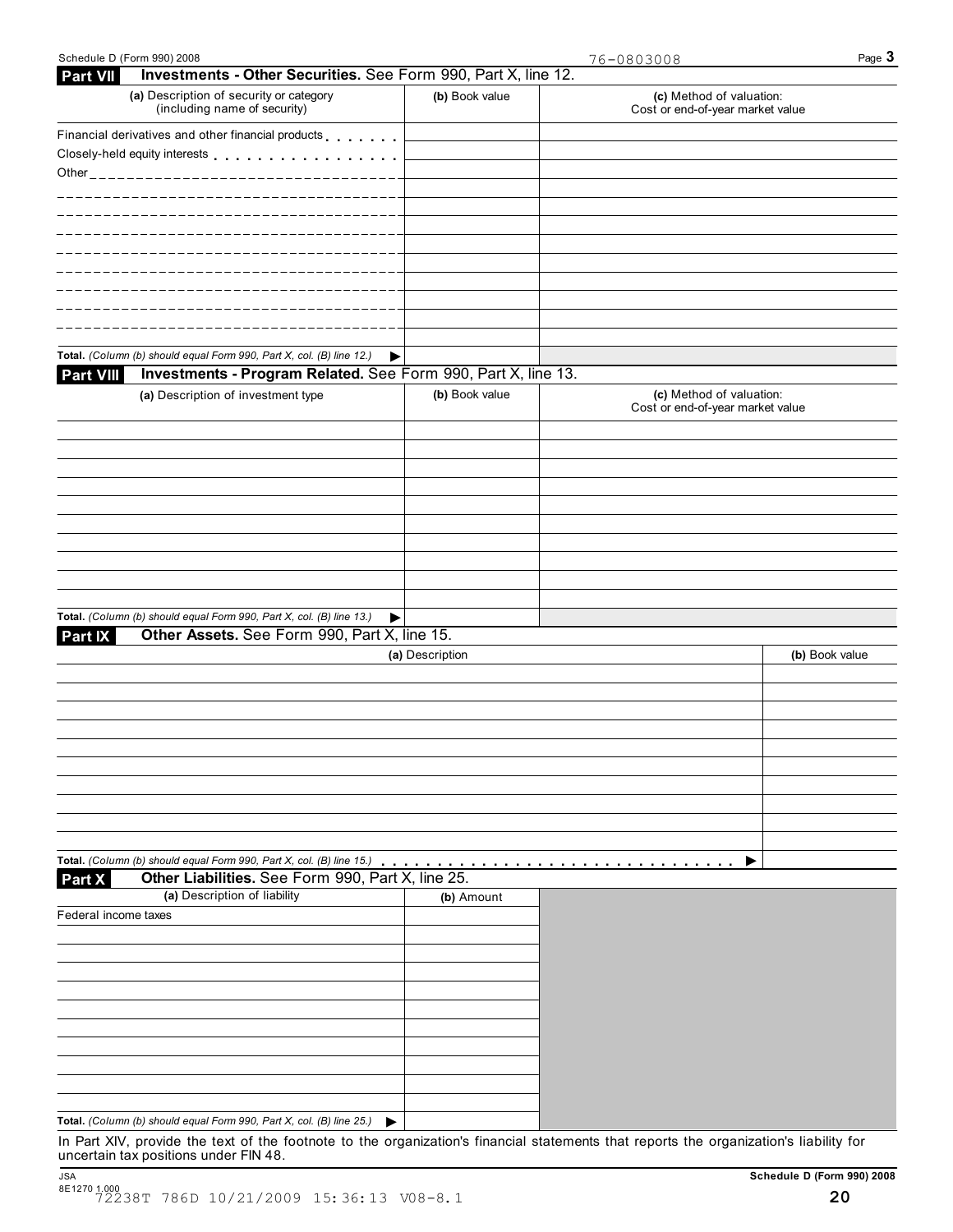|                 | Schedule D (Form 990) 2008                                                                                                                                                                                                                         | 76-0803008              | Page 4 |
|-----------------|----------------------------------------------------------------------------------------------------------------------------------------------------------------------------------------------------------------------------------------------------|-------------------------|--------|
| Part XI         | Reconciliation of Change in Net Assets from Form 990 to Financial Statements                                                                                                                                                                       |                         |        |
| 1               | Total revenue (Form 990, Part VIII, column (A), line 12)                                                                                                                                                                                           | 1                       |        |
| 2               |                                                                                                                                                                                                                                                    | $\overline{\mathbf{2}}$ |        |
| 3               |                                                                                                                                                                                                                                                    | 3                       |        |
| 4               |                                                                                                                                                                                                                                                    | 4                       |        |
| 5               |                                                                                                                                                                                                                                                    | 5                       |        |
| 6               |                                                                                                                                                                                                                                                    | 6                       |        |
| 7               |                                                                                                                                                                                                                                                    | $\overline{7}$          |        |
| 8               |                                                                                                                                                                                                                                                    | 8                       |        |
| 9               |                                                                                                                                                                                                                                                    | 9                       |        |
| 10              | Excess or (deficit) for the year per financial statements. Combine lines 3 and 9                                                                                                                                                                   | 10                      |        |
| <b>Part XII</b> | Reconciliation of Revenue per Audited Financial Statements With Revenue per Return                                                                                                                                                                 |                         |        |
| 1               |                                                                                                                                                                                                                                                    | $\mathbf 1$             |        |
| 2               | Amounts included on line 1 but not on Form 990, Part VIII, line 12:                                                                                                                                                                                |                         |        |
| a               |                                                                                                                                                                                                                                                    | 2a                      |        |
| b               |                                                                                                                                                                                                                                                    | 2 <sub>b</sub>          |        |
| с               |                                                                                                                                                                                                                                                    |                         |        |
| d               |                                                                                                                                                                                                                                                    |                         |        |
| е               |                                                                                                                                                                                                                                                    | <b>2e</b>               |        |
| 3               |                                                                                                                                                                                                                                                    | 3                       |        |
| 4               | Amounts included on Form 990, Part VIII, line 12, but not on line 1:                                                                                                                                                                               |                         |        |
| а               | Investment expenses not included on Form 990, Part VIII, line 7b   4a                                                                                                                                                                              | 4 <sub>b</sub>          |        |
| b               |                                                                                                                                                                                                                                                    | 4c                      |        |
| c<br>5          | Total revenue. Add lines 3 and 4c. (This should equal Form 990, Part I, line 12.)                                                                                                                                                                  | - 5                     |        |
| Part XIII       | Reconciliation of Expenses per Audited Financial Statements With Expenses per Return                                                                                                                                                               |                         |        |
| 1               | Total expenses and losses per audited financial statements                                                                                                                                                                                         | 1                       |        |
| 2               | Amounts included on line 1 but not on Form 990, Part IX, line 25:                                                                                                                                                                                  |                         |        |
| a               |                                                                                                                                                                                                                                                    | 2a                      |        |
| b               |                                                                                                                                                                                                                                                    | 2 <sub>b</sub>          |        |
| с               |                                                                                                                                                                                                                                                    | 2c                      |        |
| d               |                                                                                                                                                                                                                                                    | 2d                      |        |
| е               | Add lines 2a through 2d                                                                                                                                                                                                                            | <b>2e</b>               |        |
| 3               |                                                                                                                                                                                                                                                    | 3                       |        |
| 4               | Amounts included on Form 990, Part IX, line 25, but not on line 1:                                                                                                                                                                                 |                         |        |
| а               | Investment expenses not included on Form 990, Part VIII, line 7b                                                                                                                                                                                   | 4а                      |        |
|                 | Other (Describe in Part XIV)                                                                                                                                                                                                                       | 4 <sub>b</sub>          |        |
|                 | Add lines 4a and 4b                                                                                                                                                                                                                                | 4c                      |        |
| 5               | Total expenses. Add lines 3 and 4c. (This should equal Form 990, Part I, line 18.)                                                                                                                                                                 | 5                       |        |
|                 | <b>Part XIV</b> Supplemental Information                                                                                                                                                                                                           |                         |        |
|                 | Complete this part to provide the descriptions required for Part II, lines 3, 5, and 9; Part III, lines 1a and 4; Part IV, lines 1b<br>and 2b; Part V, line 4; Part X; Part XI, line 8; Part XII, lines 2d and 4b; and Part XIII, lines 2d and 4b. |                         |        |
|                 |                                                                                                                                                                                                                                                    |                         |        |
|                 |                                                                                                                                                                                                                                                    |                         |        |
|                 |                                                                                                                                                                                                                                                    |                         |        |
|                 |                                                                                                                                                                                                                                                    |                         |        |
|                 |                                                                                                                                                                                                                                                    |                         |        |
|                 |                                                                                                                                                                                                                                                    |                         |        |
|                 |                                                                                                                                                                                                                                                    |                         |        |
|                 |                                                                                                                                                                                                                                                    |                         |        |
|                 |                                                                                                                                                                                                                                                    |                         |        |
|                 |                                                                                                                                                                                                                                                    |                         |        |

**Schedule D (Form 990) 2008**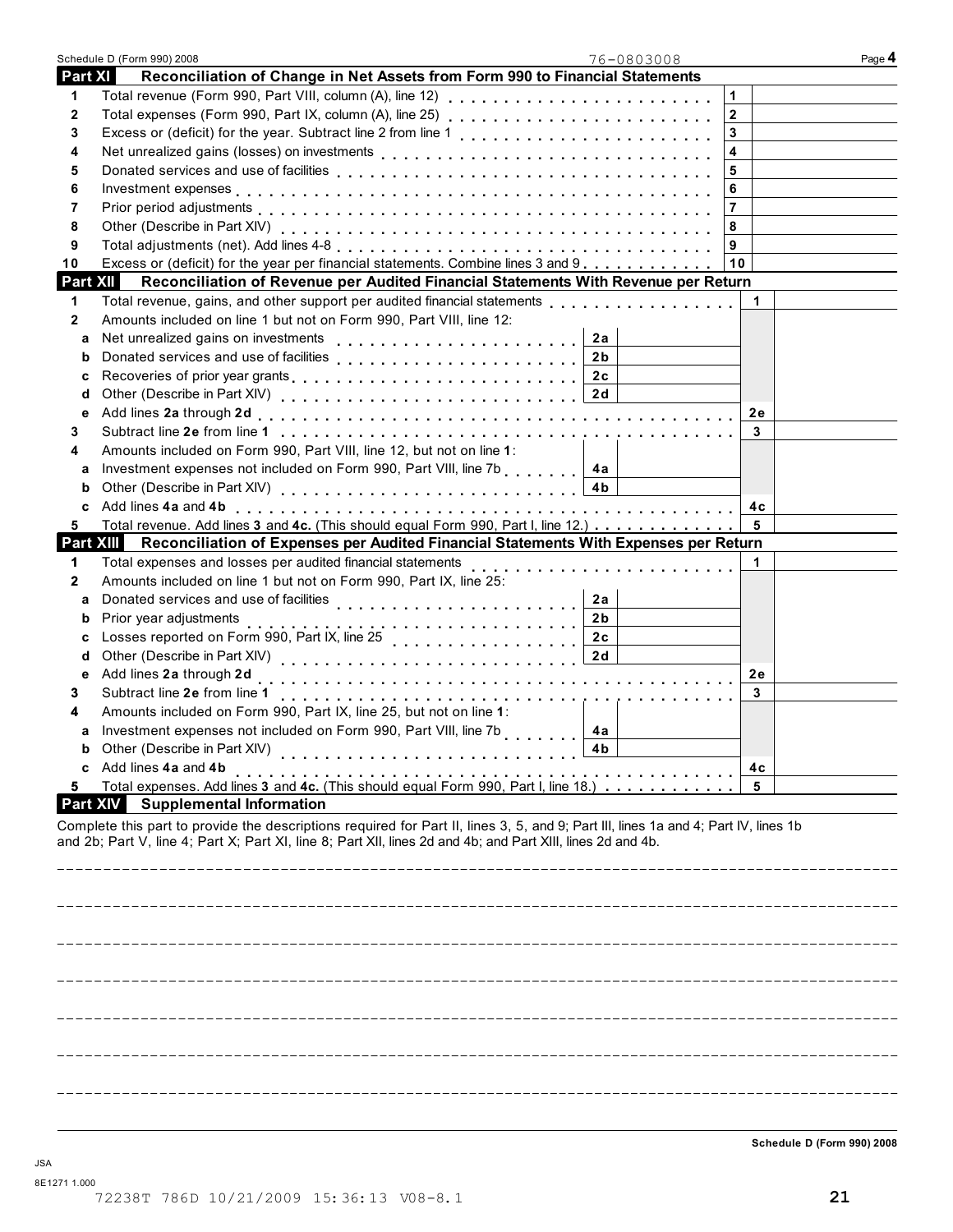**Schedule D (Form 990) 2008**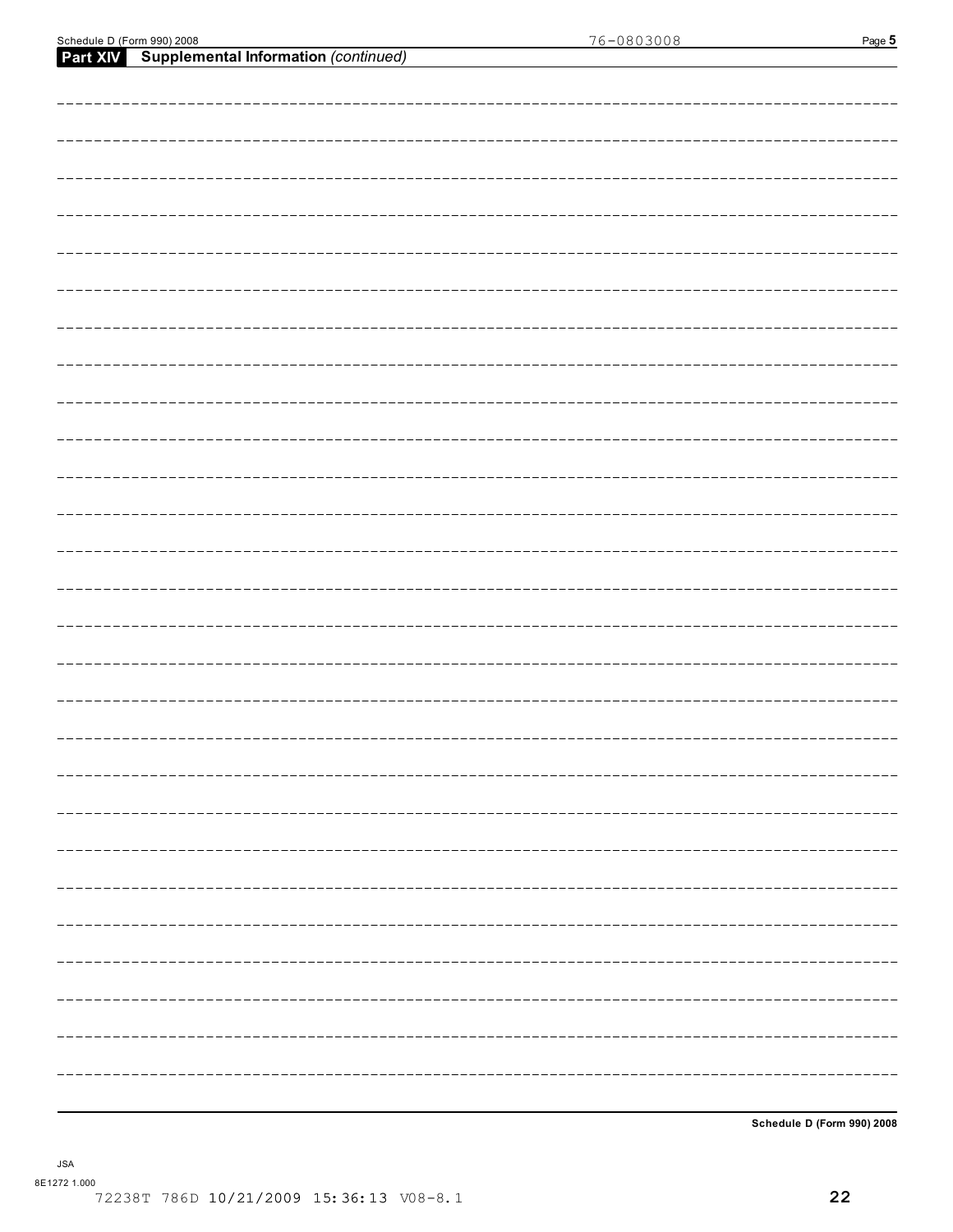FORM 990, PART III, LINE 1 - ORGANIZATION'S MISSION ===================================================

SUPPORT JOOMLA! OPEN SOURCE CONTENT MANAGEMENT SYSTEM. JOOLMLA! IS AN OPENSOURCE WEB BASED CONTENT MANAGEMENT SYSTEM WHICH IS FREE AND AVAILABLE TO ANYONE. THE CORE TEAM OF JOOMLA! IS COMPRISED OF VOLUNTEERS WHO HELP IN DETERMINING THE DIRECTION OF THE PROJECT. OPEN SOURCE MATTERS, INC PROVIDES RESOURCES FOR TRAVEL CONFERENCES, LEGAL AND PROFESSIONAL SUPPORT.

### STATEMENT 1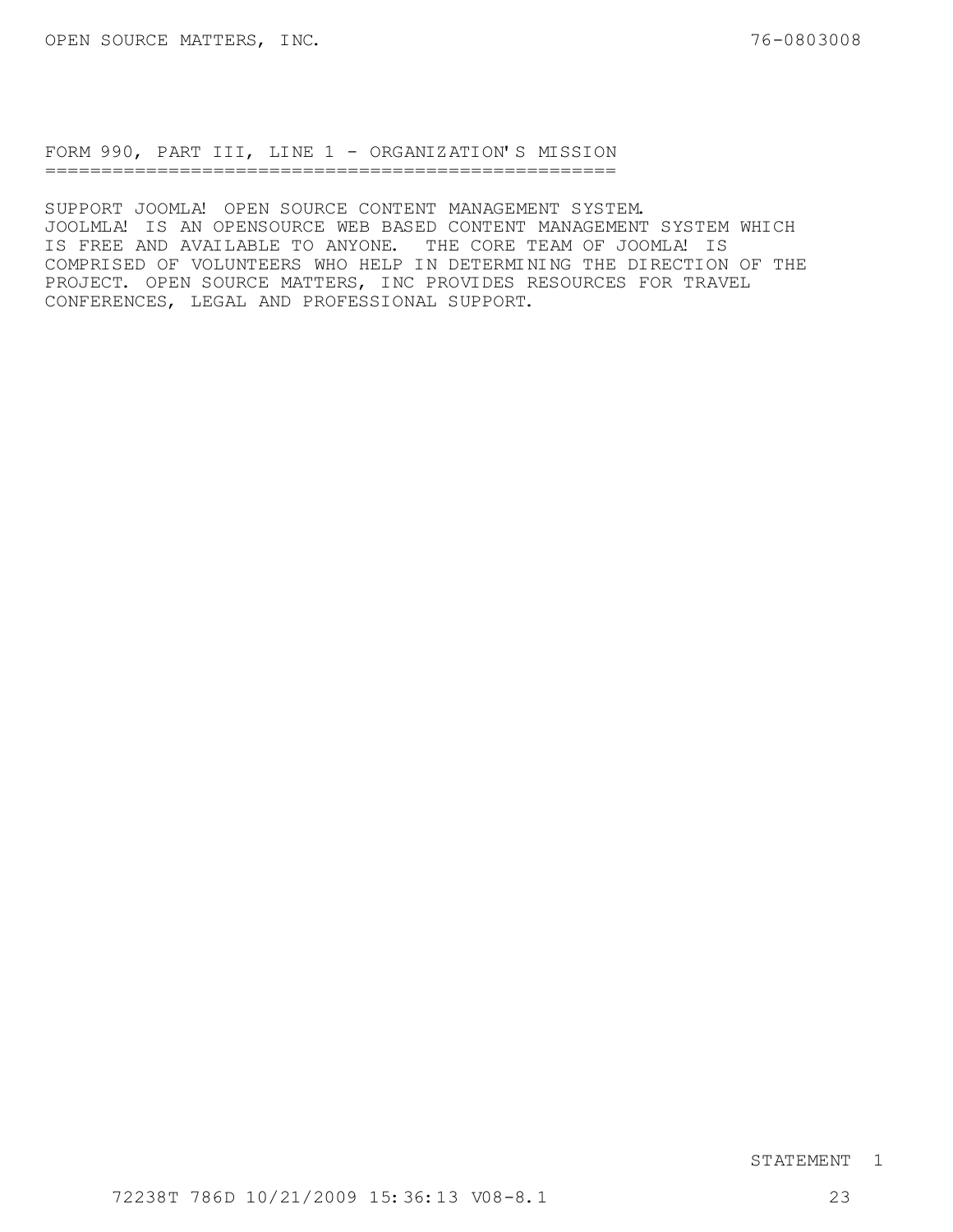#### FORM 990, PART VIII - INVESTMENT INCOME

=======================================

|                 | A)<br>TOTAL  | B)<br>RELATED OR | $\mathcal{C}$<br>UNRELATED | D)<br>EXCLUDED |
|-----------------|--------------|------------------|----------------------------|----------------|
| DESCRIPTION     | REVENUE      | EXEMPT REVENUE   | BUSINESS REV.              | REVENUE        |
| ---------       | ------       |                  |                            | --------       |
| INTEREST INCOME | 32.          |                  | 32.                        |                |
| TOTALS          | 32.          |                  | 32.                        |                |
|                 | ____________ | __________       | ___________                | ____________   |

72238T 786D 10/21/2009 15:36:13 V08-8.1 **24** STATEMENT 2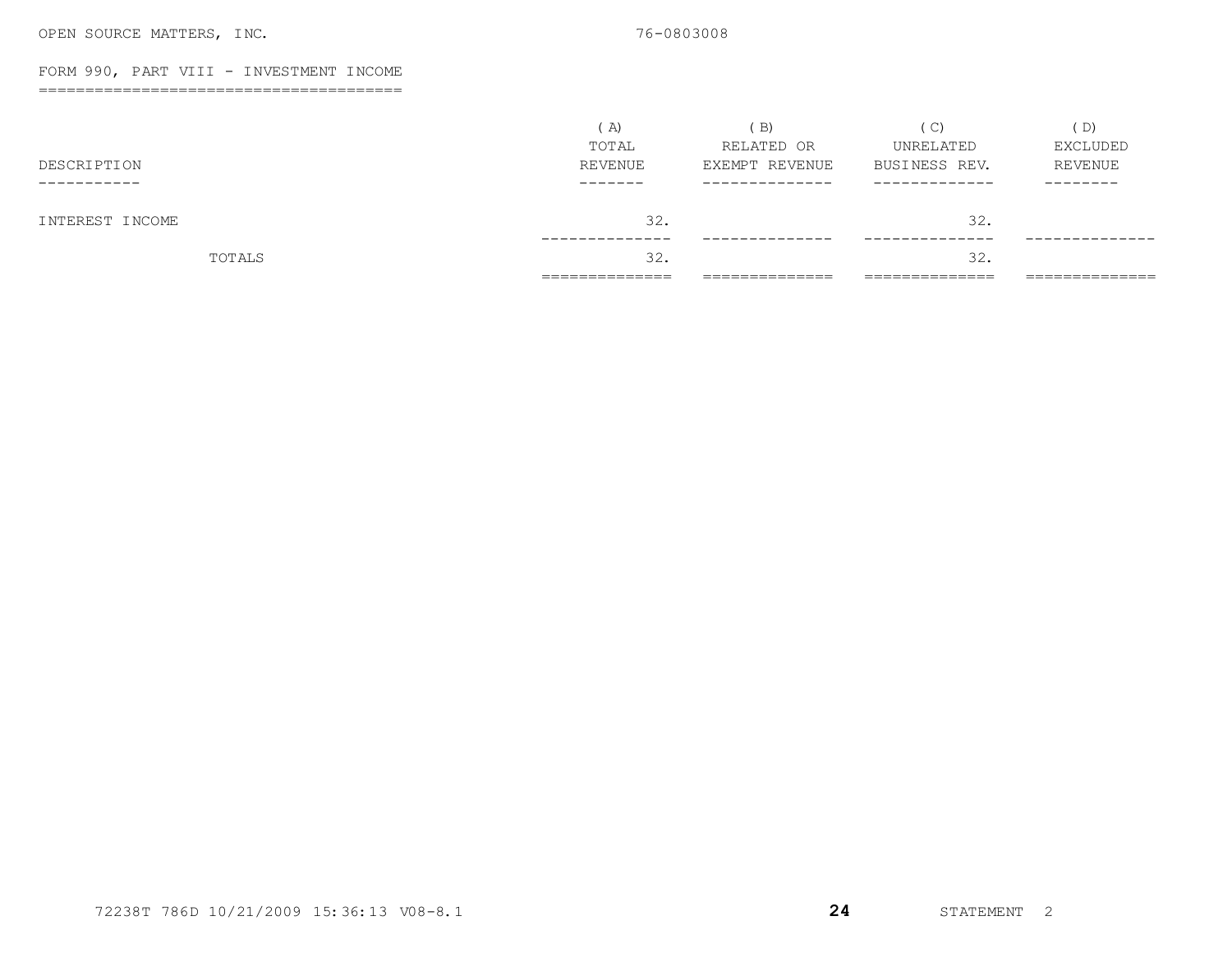### FORM 990, PART VIII - GROSS SALES AND COST OF GOODS SOLD

========================================================

|               |                |                 |                 |                |                 | MI NUS:        |                |  |
|---------------|----------------|-----------------|-----------------|----------------|-----------------|----------------|----------------|--|
|               |                | BEGINNING       |                 | SALARIES       |                 | ENDI NG        | COST OF        |  |
| DESCRIPTION   | GROSS SALES    | INVENTORY       | PURCHASES       | AND WAGES      | OTHER COSTS     | INVENTORY      | GOODS SOLD     |  |
| -----------   | -----------    | ---------       | ---------       | ---------      | -----------     | ---------      | ----------     |  |
| PRINTED GOODS | 25,918.        | 5,201.          | 10, 138.        |                |                 | 4,483.         | 10,856.        |  |
|               |                |                 |                 |                |                 |                |                |  |
|               |                |                 |                 |                |                 |                |                |  |
| TOTALS        | 25,918.        | 5,201.          | 10,138.         |                |                 | 4,483.         | 10,856.        |  |
|               | ______________ | _______________ | --------------- | ______________ | _______________ | ______________ | ______________ |  |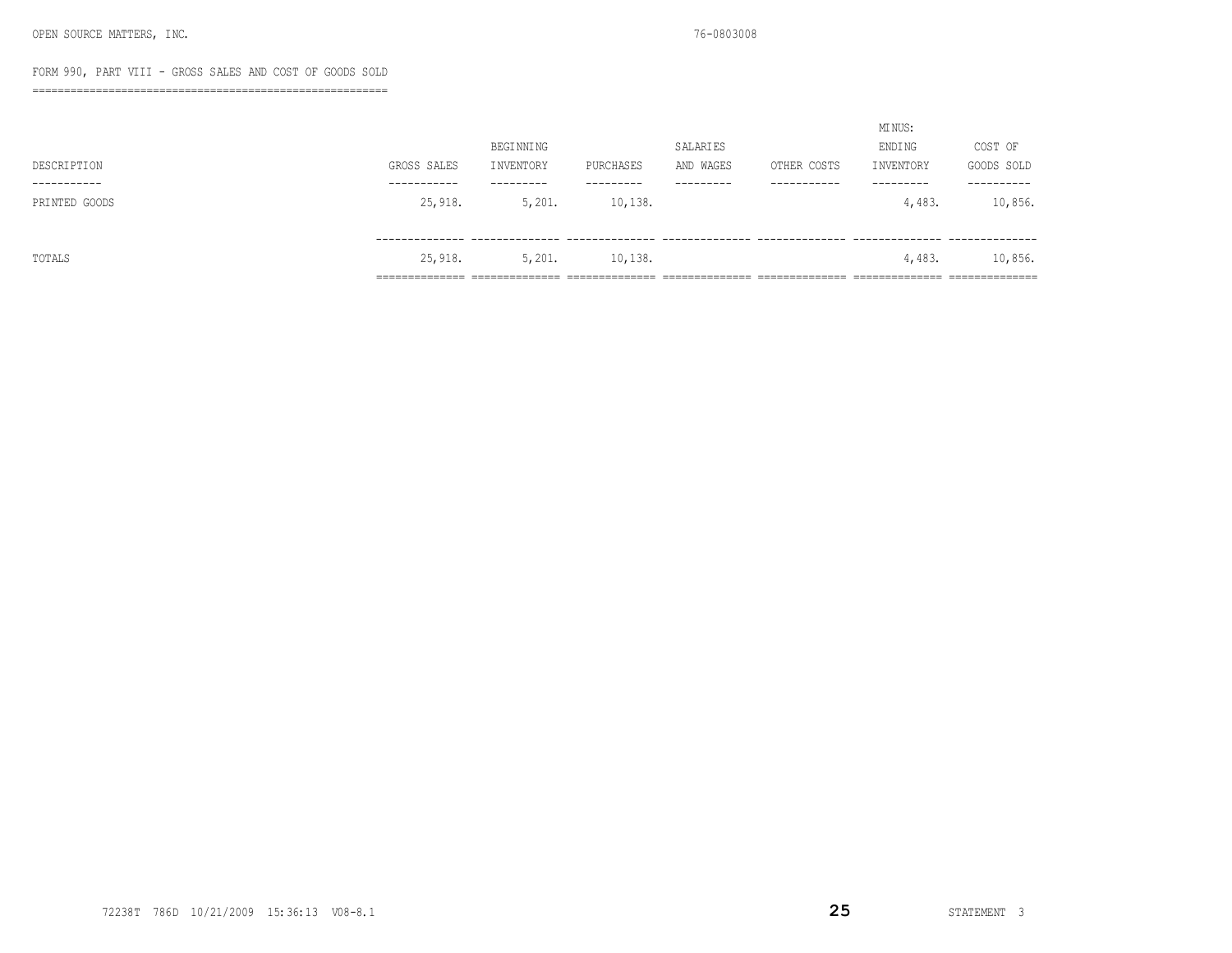**2008**

| <b>DEPRECIATION</b>                   |                              |                                |              |                                   |                           |                           |                                                                                         |                 |      |      |             |                                            |                              |
|---------------------------------------|------------------------------|--------------------------------|--------------|-----------------------------------|---------------------------|---------------------------|-----------------------------------------------------------------------------------------|-----------------|------|------|-------------|--------------------------------------------|------------------------------|
| Asset description                     | Date<br>placed in<br>service | Unadjusted<br>Cost<br>or basis | Bus.<br>$\%$ | 179 exp.<br>reduction<br>in basis | <b>Basis</b><br>Reduction | Basis for<br>depreciation | Beginning Ending<br>Accumulated Accumulated Me-<br>depreciation depreciation thod Conv. |                 |      | Life | class class | MA Current-year<br>ACRS CRS 179<br>expense | Current-year<br>depreciation |
| COMPUTER HARDWARE                     | 2/07/2007                    | 7,422.                         | .00.000      |                                   |                           | 7,422.                    | 186.                                                                                    | 3,006. 200DB MQ |      |      | 5           |                                            | 2,820.                       |
|                                       |                              |                                |              |                                   |                           |                           |                                                                                         |                 |      |      |             |                                            |                              |
|                                       |                              |                                |              |                                   |                           |                           |                                                                                         |                 |      |      |             |                                            |                              |
|                                       |                              |                                |              |                                   |                           |                           |                                                                                         |                 |      |      |             |                                            |                              |
|                                       |                              |                                |              |                                   |                           |                           |                                                                                         |                 |      |      |             |                                            |                              |
|                                       |                              |                                |              |                                   |                           |                           |                                                                                         |                 |      |      |             |                                            |                              |
|                                       |                              |                                |              |                                   |                           |                           |                                                                                         |                 |      |      |             |                                            |                              |
|                                       |                              |                                |              |                                   |                           |                           |                                                                                         |                 |      |      |             |                                            |                              |
|                                       |                              |                                |              |                                   |                           |                           |                                                                                         |                 |      |      |             |                                            |                              |
|                                       |                              |                                |              |                                   |                           |                           |                                                                                         |                 |      |      |             |                                            |                              |
|                                       |                              |                                |              |                                   |                           |                           |                                                                                         |                 |      |      |             |                                            |                              |
|                                       |                              |                                |              |                                   |                           |                           |                                                                                         |                 |      |      |             |                                            |                              |
|                                       |                              |                                |              |                                   |                           |                           |                                                                                         |                 |      |      |             |                                            |                              |
|                                       |                              |                                |              |                                   |                           |                           |                                                                                         |                 |      |      |             |                                            |                              |
|                                       |                              |                                |              |                                   |                           |                           |                                                                                         |                 |      |      |             |                                            |                              |
|                                       |                              |                                |              |                                   |                           |                           |                                                                                         |                 |      |      |             |                                            |                              |
|                                       |                              |                                |              |                                   |                           |                           |                                                                                         |                 |      |      |             |                                            |                              |
|                                       |                              |                                |              |                                   |                           |                           |                                                                                         |                 |      |      |             |                                            |                              |
|                                       |                              |                                |              |                                   |                           |                           |                                                                                         |                 |      |      |             |                                            |                              |
|                                       |                              |                                |              |                                   |                           |                           |                                                                                         |                 |      |      |             |                                            |                              |
| Less: Retired Assets                  |                              |                                |              |                                   |                           |                           |                                                                                         |                 |      |      |             |                                            |                              |
| Subtotals                             |                              | 7,422.                         |              |                                   |                           | 7,422.                    | 186.                                                                                    | 3,006.          |      |      |             |                                            | 2,820.                       |
| <b>Listed Property</b>                |                              |                                |              |                                   |                           |                           |                                                                                         |                 |      |      |             |                                            |                              |
|                                       |                              |                                |              |                                   |                           |                           |                                                                                         |                 |      |      |             |                                            |                              |
|                                       |                              |                                |              |                                   |                           |                           |                                                                                         |                 |      |      |             |                                            |                              |
|                                       |                              |                                |              |                                   |                           |                           |                                                                                         |                 |      |      |             |                                            |                              |
|                                       |                              |                                |              |                                   |                           |                           |                                                                                         |                 |      |      |             |                                            |                              |
|                                       |                              |                                |              |                                   |                           |                           |                                                                                         |                 |      |      |             |                                            |                              |
| Less: Retired Assets                  |                              |                                |              |                                   |                           |                           |                                                                                         |                 |      |      |             |                                            |                              |
| Subtotals                             |                              |                                |              |                                   |                           |                           |                                                                                         |                 |      |      |             |                                            |                              |
| <u>TOTALS.</u><br><b>AMORTIZATION</b> |                              | 7,422.                         |              |                                   |                           | 7,422.                    | 186.                                                                                    | 3,006.          |      |      |             |                                            | 2,820.                       |
|                                       | Date                         | Cost                           |              |                                   |                           |                           |                                                                                         |                 |      |      |             |                                            |                              |
|                                       | placed in                    | or                             |              |                                   |                           |                           | Accumulated Accumulated<br>amortization amortization Code                               |                 |      |      |             |                                            | Current-year                 |
| Asset description                     | service                      | basis                          |              |                                   |                           |                           |                                                                                         |                 | Life |      |             |                                            | amortization                 |
|                                       |                              |                                |              |                                   |                           |                           |                                                                                         |                 |      |      |             |                                            |                              |
|                                       |                              |                                |              |                                   |                           |                           |                                                                                         |                 |      |      |             |                                            |                              |
|                                       |                              |                                |              |                                   |                           |                           |                                                                                         |                 |      |      |             |                                            |                              |
|                                       |                              |                                |              |                                   |                           |                           |                                                                                         |                 |      |      |             |                                            |                              |
|                                       |                              |                                |              |                                   |                           |                           |                                                                                         |                 |      |      |             |                                            |                              |

# \*Assets Retired JSA 8X9024 1.000